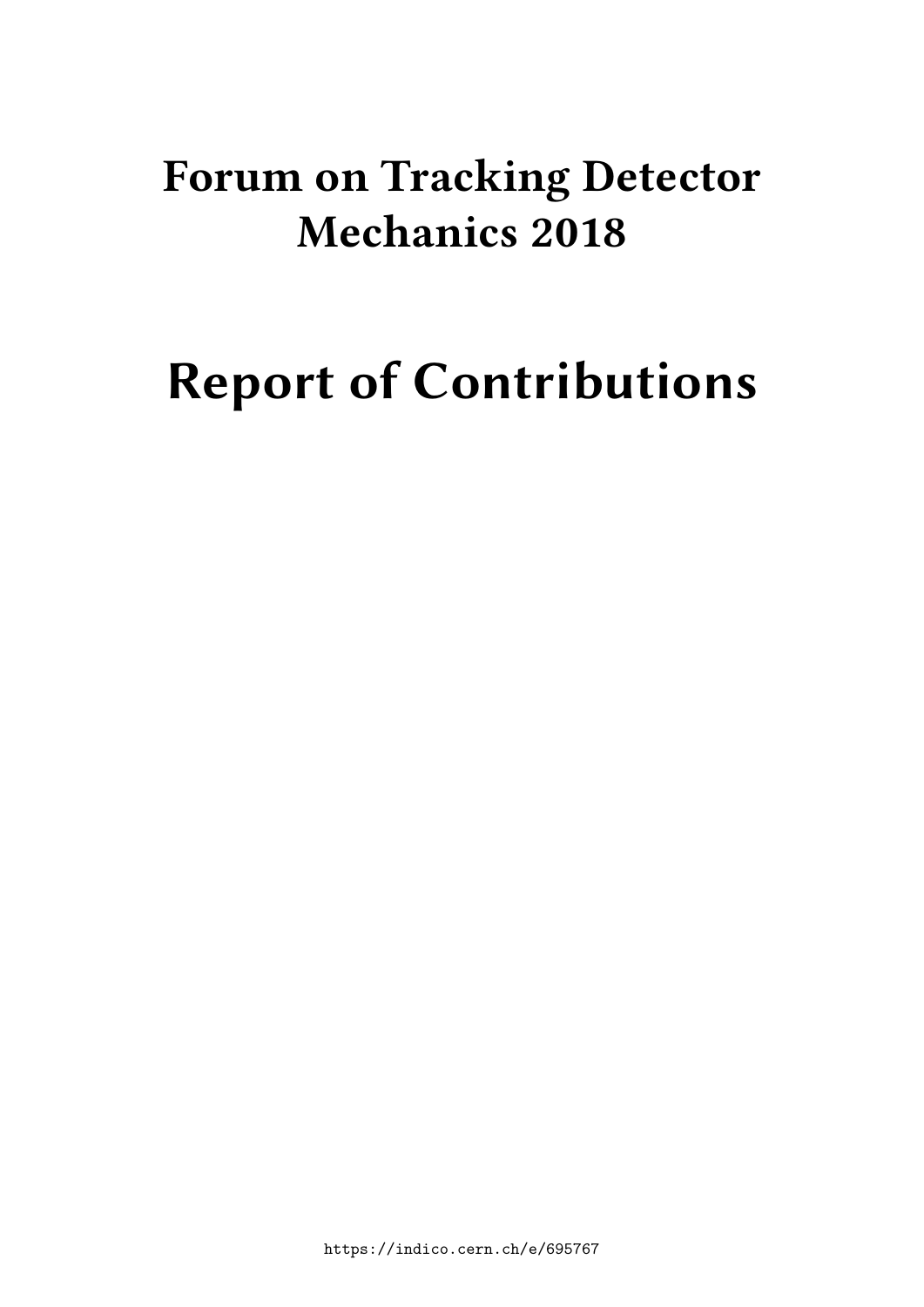Contribution ID: 1 Type: **not specified** 

#### **Mechanical Analysis of the Atlas Strip Endcap Global Support**

*Tuesday, June 26, 2018 1:30 PM (30 minutes)*

For the High-Luminosity LHC a new Mechanical Global Support frame for Strip Endcap of the Atlas Inner Tracker (ITk) (EC for short) is being developed, for this a carbon/epoxy laminate design and prototype have been produced. To match the design to the requirements a finite element model of the system was created for an initial prediction of the mechanical performance, having produced a prototype now allows for validation of individual components and the assembled system to the calculated values.

This talk will bring you from the initial design to building both the physical and simulated variants of the EC, to the current status with the comparison of the results found.

**Primary author:** VAN DONGEN, Jesse (Nikhef National institute for subatomic physics (NL))

**Presenter:** VAN DONGEN, Jesse (Nikhef National institute for subatomic physics (NL))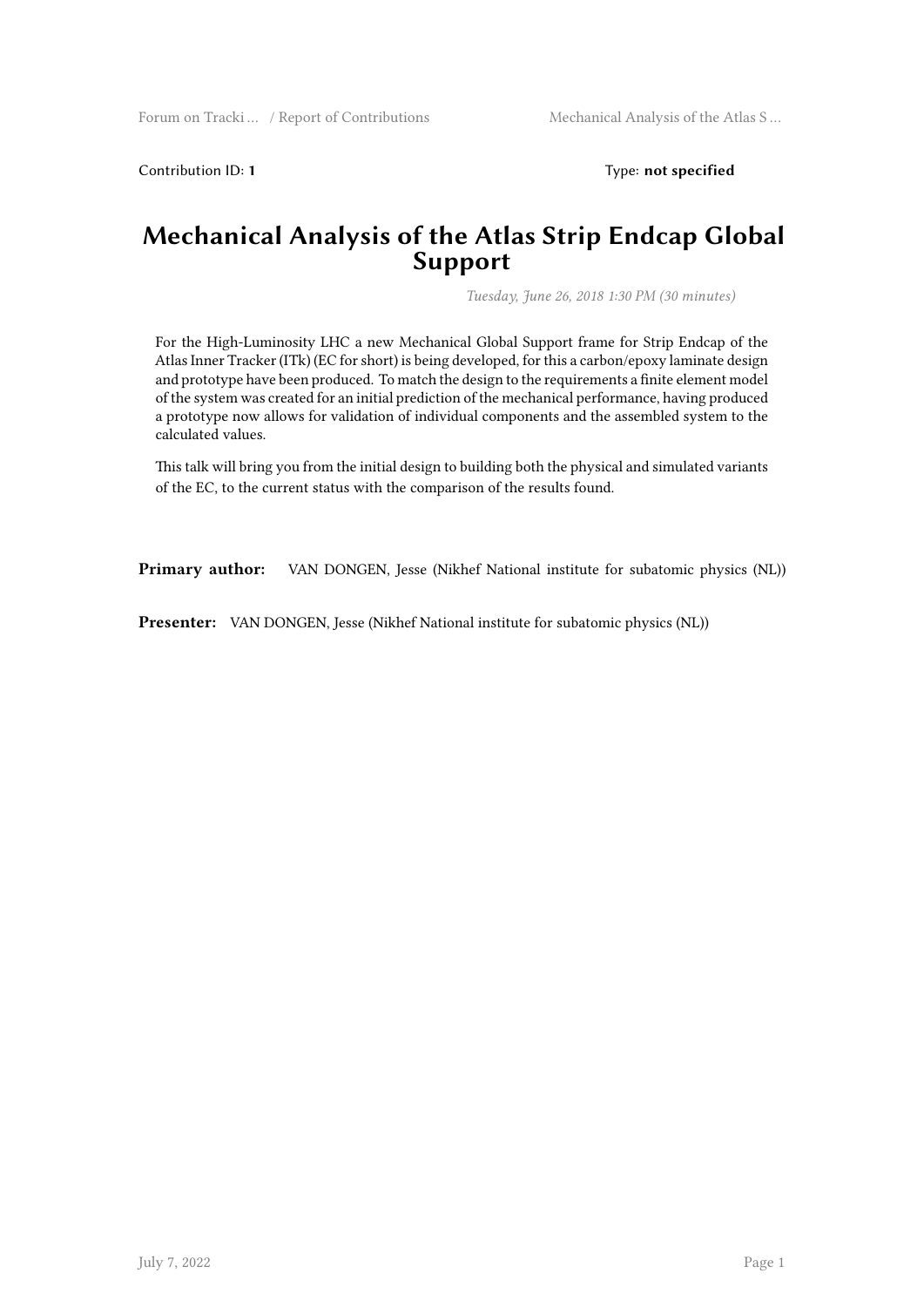Contribution ID: **2** Type: **not specified**

## **The OB stave construction of the Alice ITS Upgrade**

*Wednesday, June 27, 2018 9:00 AM (30 minutes)*

The Upgrade of the Inner Tracking System of the Alice Experiment consists of seven detector layers of Si Monolithic Active Pixel Sensors, each with a size of 30mm x15 mm.

The seven layers are organized in an Inner Barrel (IB) consisting of three layers and an Outer Barrel (OB) made of four layers. Each layer forms a cylindrical array of staves around the beam line, with a layout that depends on the radius of the layer. The IB staves (270mm x 15mm) are the assembly of nine pixel chips aligned and connected to a Flex Printed Circuit (FPC) and supported on a carbon plate that also provides cooling.

The OB stave consists of two Half Staves (HS), each made of four or seven Hybrid Integrated Circuits (HIC), aligned and glued on a Cold Plate, with a length of 900 mm or 1500 mm, which corresponds to the Middle Layer (ML) and Outer Layer (OL), respectively.

The Cold Plate is a thin carbon plate, 30mm wide and 300 μm thick, with integrated cooling pipes, which provides the support and the cooling to the chip sensors.

The HIC consists of fourteen pixel chips organized into two rows of seven chips each, glued and electrically connected by means of wire bonds to the FPC. The wire bonds are not encapsulated or protected, enhancing the difficulties of HIC manipulation.

The two HS are supported by a lightweight carbon fiber truss structure referred to as spaceframe. Tight requirements in the stave construction come from the precision in the sensor alignment and in the very precise knowledge of their final position.

The construction of the IB staves is based at CERN, while five construction sites are in the process of building the OB staves, using identical procedures and mechanical tools to ensure final comparable product quality.

The aim of this work is to describe the procedure for the alignment, the assembly and the qualification of an Outer Barrel stave together with the most relevant mechanical tools designed, produced and used for the different phases.

The main steps of the stave assembly procedure can be summarized as follows:

- The Half-Stave assembly is performed by aligning and gluing four or seven HICs on the cold plate. This operation is performed with tools equipped with vacuum suction systems, which are used for the manipulation and positioning of the HICs in their nominal position by means of micrometric motion stages tuning.

The entire task is achieved on a stainless steel base plate, 1,6 m long, machined with a planarity of 50 µm, which supports and maintains the cold plates in position during the HIC alignment phase. The alignment step is fully controlled by a Coordinate Measuring Machine (CMM) equipped with a video camera. Custom made CMM programs guide the operators during the entire process. The Reference System used for the HICs nominal position is defined by special features machined on the stainless steel base.

- The Stave assembly consists of the alignment and gluing of each HS to the space frame and a carbon fiber bar, 1,6 m long, equipped with vacuum suction cups and reference planes machined with a planarity precision of 100 μm is used. The Reference System used during this step is defined by means of dedicated support structures, on which the experiment official support blocks are glued. The gluing procedure is performed using a master jig which is also used for the gluing of all the stave connectors.

- The metrological survey is the final step of the assembly. A dedicated Jig located under the CMM is used to support the stave during this phase. This step allows to verify the final sensor positions,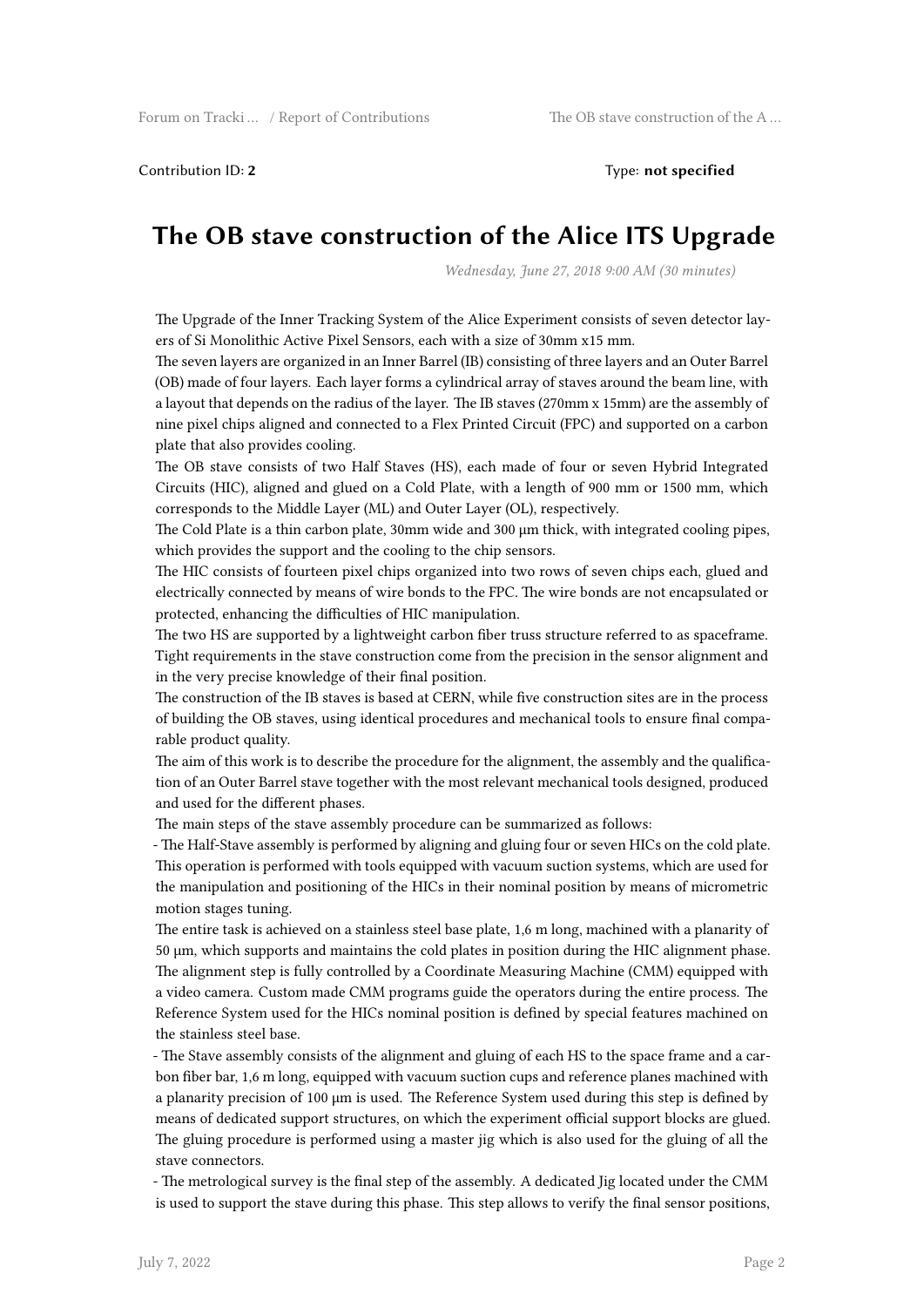in 3D volume, exploiting special reference markers placed on the chip surface.

A series of additional tools were developed for a number of operations related to the electrical interconnections. This presentation will focus on the most complex one, used for soldering and manipulating the flex aluminum cable, BUS, used to power the detectors.

Finally, the results of the metrological surveys on the staves produced so far at the different production sites will be presented.

**Primary author:** Ms COLI, SILVIA (INFN TO)

**Presenter:** Ms COLI, SILVIA (INFN TO)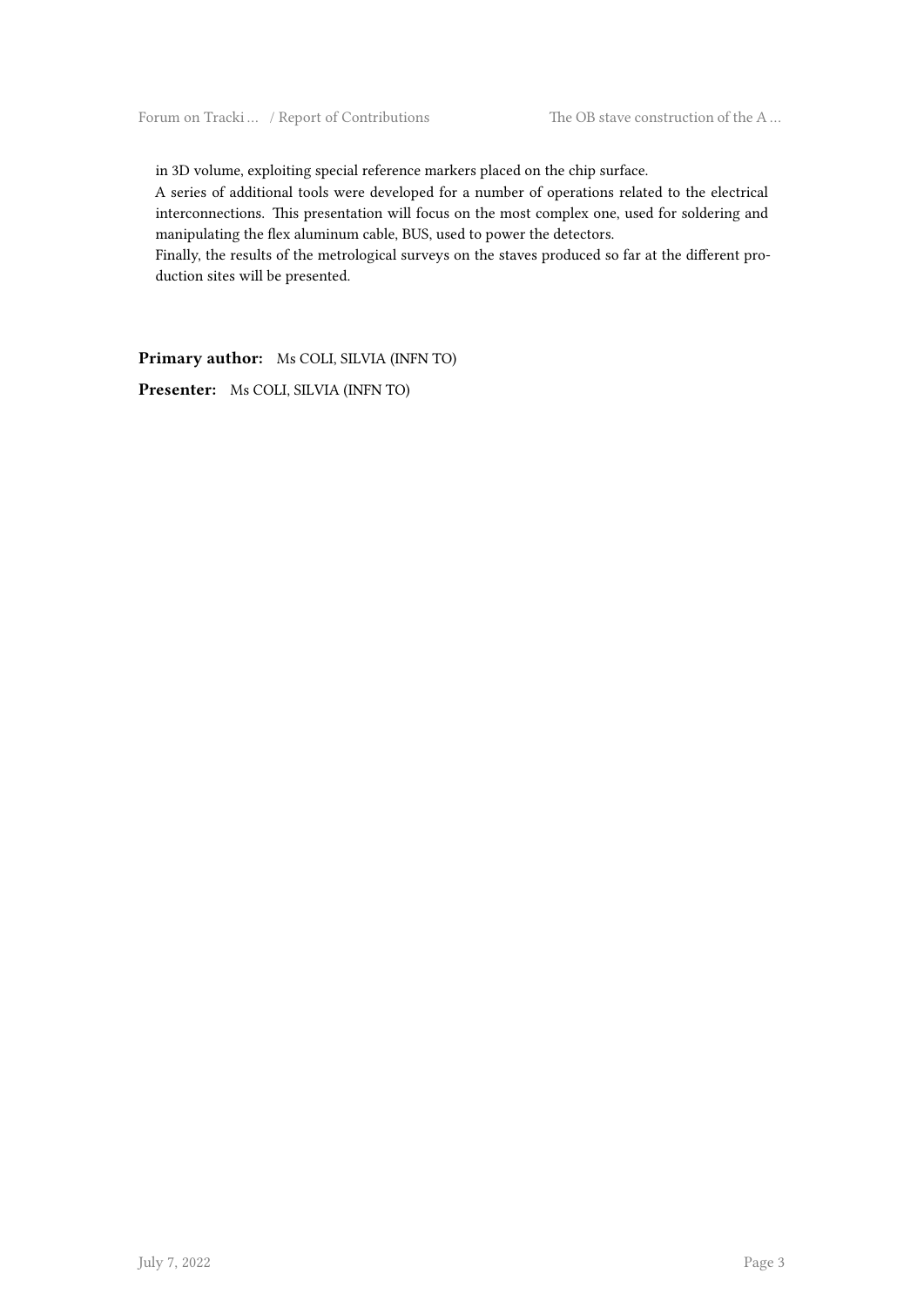Contribution ID: **3** Type: **not specified**

# **CMS tracker alignment**

*Wednesday, June 27, 2018 3:00 PM (30 minutes)*

The all-silicon design of the tracking system of the CMS experiment provided excellent resolution for charged tracks and an efficient tagging of jets during Run1 and Run2 of LHC. CMS upgraded and installed the pixel detector during the shutdown in the beginning of 2017. The position and orientation of tracker, consisting of 15148 silicon strip and 1856 silicon pixel modules needed to be determined with a precision of a few micrometers. The alignment also needs to be quickly recalculated each time the state of the CMS magnet is changed between 0T and 3.8T. We present the results of the CMS tracker alignment, which were derived purely from reconstructed tracks of the collisions and cosmic rays data. The geometries are finally carefully validated with data-driven methods. The monitored quantities include the basic track quantities for tracks from both collisions and cosmic muons and physics observables. We also want to share the valuable experiences and lessons learnt from 2017 commissioning, like how we constrain the weak modes of the alignment algorithm, and how the track-based alignment adjusts for the pixel radiation effects.

**Primary authors:** XIAO, Meng (Johns Hopkins University (US)); CMS COLLABORATION

**Presenter:** XIAO, Meng (Johns Hopkins University (US))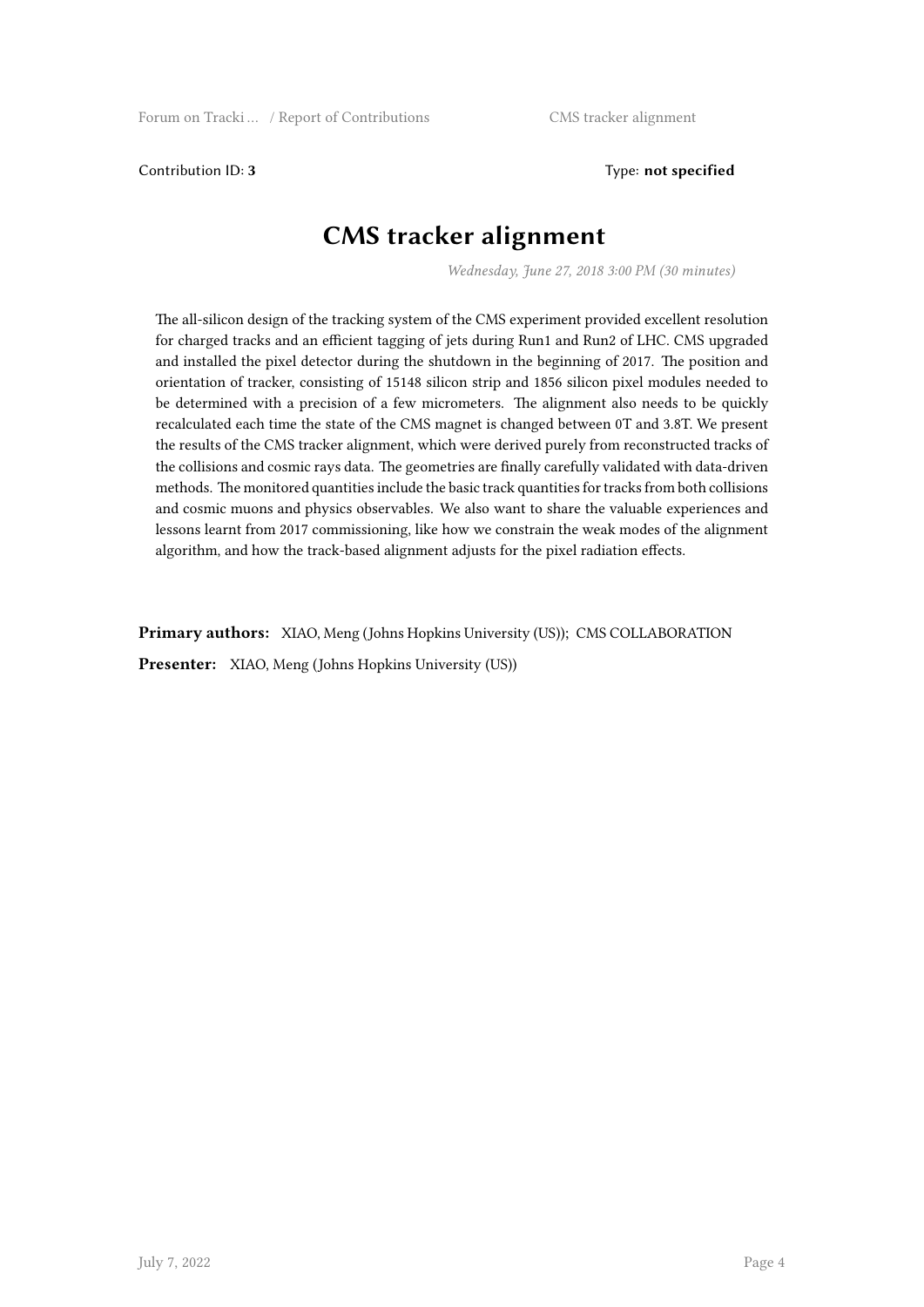Contribution ID: **4** Type: **not specified**

# **Status report of the UT project for LHCb**

*Tuesday, June 26, 2018 5:30 PM (30 minutes)*

A large upgrade of the LHCb detector is foreseen during the LHC second Long Shutdown when the Upstream Tracker (UT) will replace the currently installed TT. Being composed of new, highgranularity silicon micro-strip planes with a larger coverage, the UT will cope with an instanteneous luminosity of  $2x10^{\circ}33$  cm $^{\circ}2/s$  adding up to at least 50 fb-1. It will provide a fast momentum measurement while also improving the overall quality of reconstructed tracks.

The LHC beam pipe traverses the UT body and poses further mechanical and thermal requirements on its construction and operation, especially in the transition regions at the walls of the UT. The UT sensors will be cooled by liquid CO2 to temperatures around -20℃ to improve the lifetime in the presence of a large particle flux. In order to place the UT sensors as close as possible to the beam pipe, thus further improving the LHCb track reconstruction efficiency, yet ensuring safe thermal conditions of the beam pipe, a series of thermal tests has been performed on a prototype. One particular challenge is moreover the alignment of the sensors since a precision of a few hundred microns is desired. Within the scope of additional mechanical tests, the integration of UT components (readout cables, CO2 cooling pipes, supports for services) as well as the alignment of the silicon staves has been studied on a special prototype box. In this presentation, the results of these tests as well as the overall status of the project will be presented.

**Primary authors:** BRODSKI, Michael (CERN); SCHMIDT, Burkhard (CERN); COELLI, Simone (Università degli Studi e INFN Milano (IT)); BATISTA LOPES, Joao Carlos (CERN); ROCHET, Jacky (CERN); GORBOUNOV, Petr (CERN and ITEP(Moscow)); GALKA, Michal Andrzej ( Tadeusz Kosciuszko Cracow University of technology (PL)); MOUNTAIN, Ray (Syracuse University (US))

**Presenter:** BRODSKI, Michael (CERN)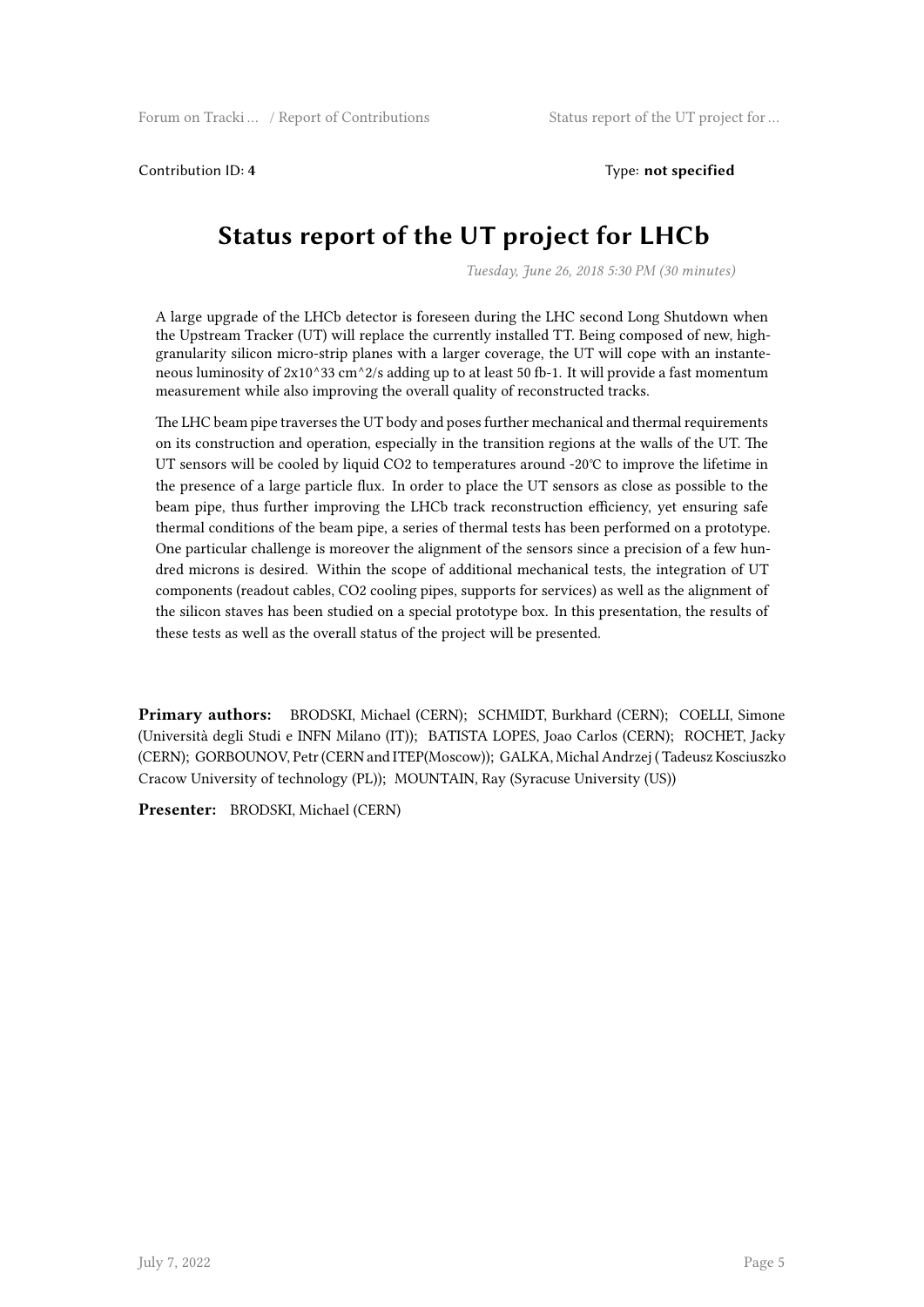Contribution ID: **7** Type: **not specified**

#### **Progress Towards the Thermal Management of the CBM Silicon Tracking System**

*Monday, June 25, 2018 4:15 PM (30 minutes)*

As the core tracking detector of the CBM experiment, the Silicon Tracking System (STS) located in the dipole magnet (1 Tm) aims to provide track reconstruction (efficiency  $\approx$  95%) & momentum determination (Δp/p ∼ 2%) of charged particles from beam-target interactions (Au-Au at 10 MHz).

Due to the expected irradiation damage (NI dose - 1 x  $10<sup>14</sup>$  neq/cm<sup>2</sup>), the sensors will dissipate some power (∼ 1mW/cm²) and have to be kept at or below -5℃ at all times by complete removal of the heat dissipated by the front-end and read-out electronics boards (∼ 40kW). The heat must be removed to avoid thermal runaway and reverse annealing of the irradiated silicon sensors. To achieve this, the STS will be operated in a thermal insulation box and will use bi-phase CO2 cooling system for the electronics.

To efficiently utilise the available CO2 enthalpy:

a) thermal measurements between different thermal interfaces will be shown by using higher thermal conductivity interface materials to replace all the space that otherwise would be occupied by air.

b) operational parameters (e.g. CO2 mass flow, inlet pressure) for an optimised cooling plate design and corresponding Finite Element Analysis results will be presented.

Additionally, for detector operation while maintaining the needed thermal environment with the given space constraints for STS integration, a high-density thermally insulating feedthrough system for all services is needed. In this presentation, the assembly and thermal tests for HV-LV feedthrough panels will be shown.

This is part of an effort towards building a cooling demonstrator for two STS half-stations to show that the CBM-STS cooling concept is viable. The respective future plan for its completion followed by the initial construction R&D will be presented.

**Primary author:** Mr AGARWAL, Kshitij (Eberhard Karls Universität Tübingen (DE))

**Co-authors:** Dr KOCZON, Piotr (GSI Darmstadt (DE)); Dr LAVRIK, Evgeny (Eberhard Karls Universität Tübingen (DE)); Prof. SCHMIDT, Hans Rudolf (Eberhards Karls Universität Tübingen (DE)); Mr VASYLYEV, Oleg (GSI Darmstadt (DE))

**Presenter:** Mr AGARWAL, Kshitij (Eberhard Karls Universität Tübingen (DE))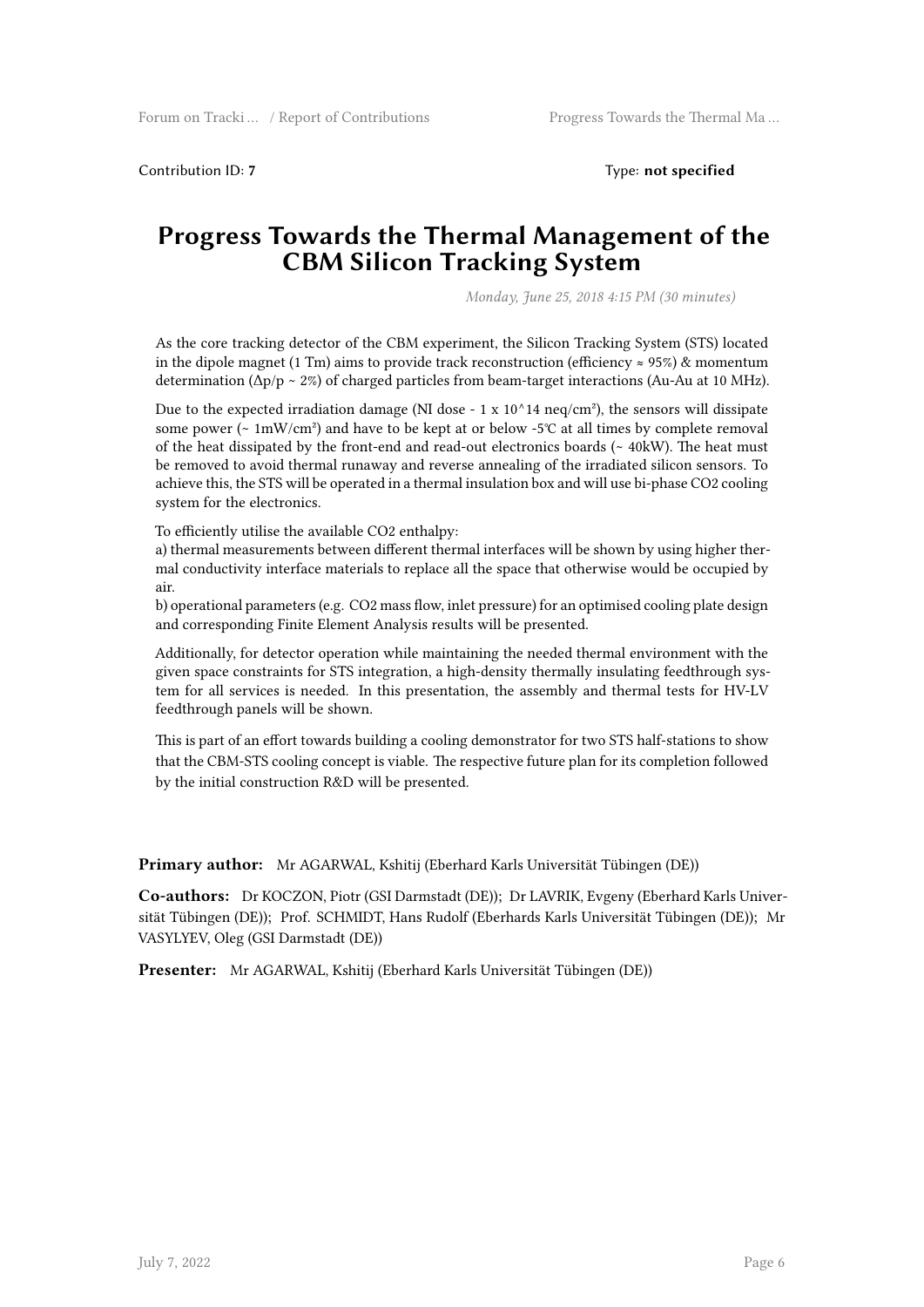Contribution ID: **8** Type: **not specified**

#### **Construction of silicon tracker modules based in synthetic graphite tape with the properties of diamond-like heat spreaders**

*Tuesday, June 26, 2018 11:00 AM (30 minutes)*

Last year we presented the use of diamond-like heat spreaders in the form of cheap Synthetic Graphite Tape (SGT) for cooling of instrumentation in radiation intense environments.The excellent double-sided taping capability of SGT allows to join the support, cooling pipes, sensors and hybrids, leading to "taped modules" without any screwing, which allows in turn for semi-automatic construction by simple one-axe gantries. Also thermal stressed are largely eliminated, since the graphene layers inside SGT allows for slight (reproducible and elastic) sliding of the parts on both sides of the tape. Here we want to discuss our experience with taped modules using the rather complicated CMS double-layer tracker modules as an example. We will discuss the art of construction of ultra-light CF-Airex sandwiches for the support, which were built with high precision in simple home-built thermal hot-presses (vacuum based, no hydraulics), the choice of sandwich materials for such hot-presses, the bending and gluing of hybrids on CF-sandwiches with techniques to avoid delamination in reflow ovens (at temperatures up to 285  $^0$ C), the long-term stability and radiation hardness.

**Primary authors:** BARVICH, Tobias (KIT - Karlsruhe Institute of Technology (DE)); BESKIDT, Conny (KIT); DE BOER, Wim (KIT - Karlsruhe Institute of Technology (DE)); DIERLAMM, Alexander (KIT - Karlsruhe Institute of Technology (DE)); MAIER, Stefan (KIT - Karlsruhe Institute of Technology (DE)); SCHELL, Daniel (KIT - Karlsruhe Institute of Technology (DE))

**Presenter:** DE BOER, Wim (KIT - Karlsruhe Institute of Technology (DE))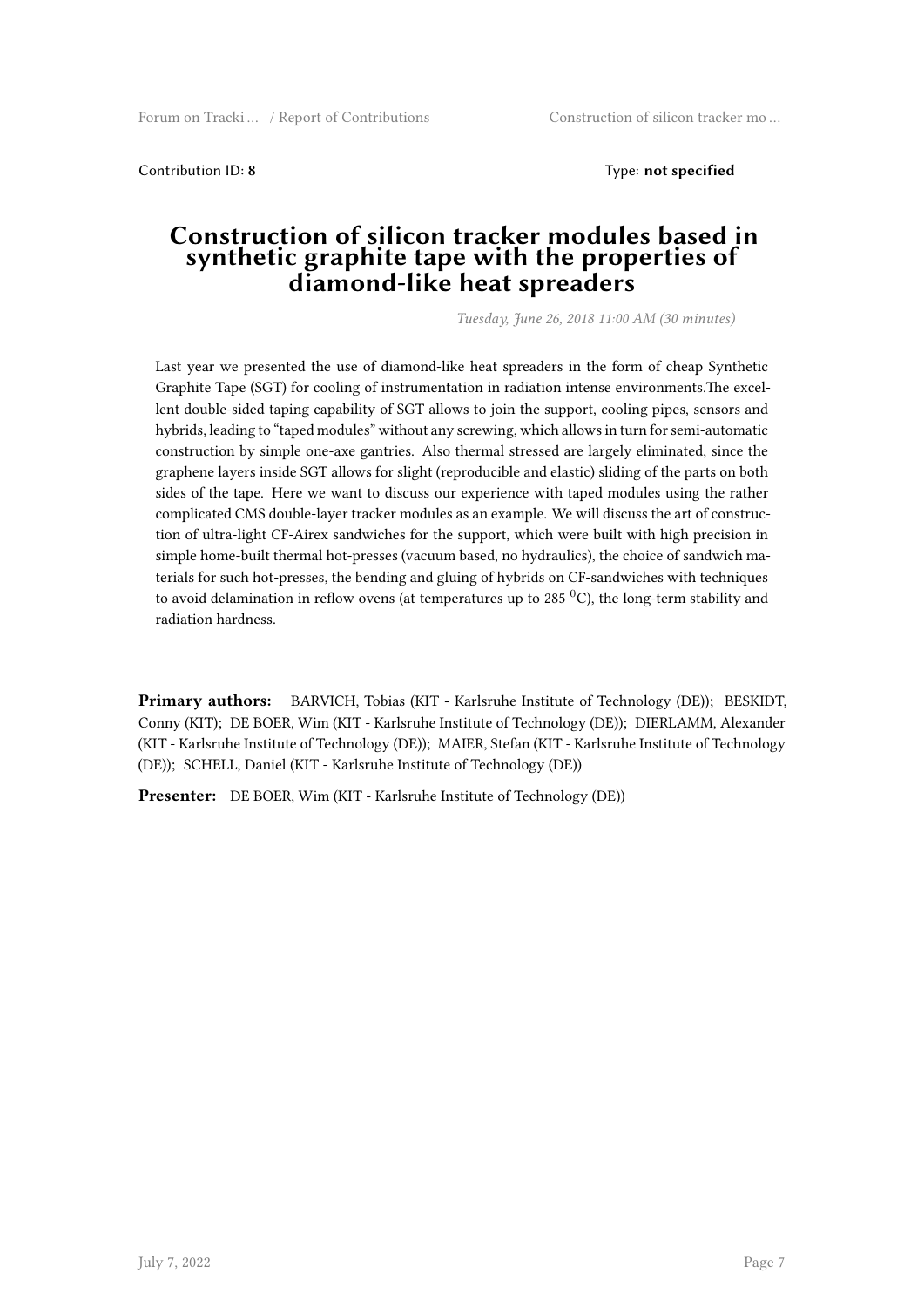Contribution ID: **9** Type: **not specified**

### **Mechanical Integration of a Digital Tracking Calorimeter for the Purposes of Proton Computed Tomography**

*Monday, June 25, 2018 5:45 PM (30 minutes)*

#### ABSTRACT

Proton therapy is a novel radiation therapy modality for the treatment of malignant tissues. The high dose gradients that can be achieved using energetic proton beams allow for more conformal treatment plans. However, it has not yet been possible to exploit the full potential of proton therapy due to range uncertainties. An important source of these is the fact that tissue proton stopping powers are calculated using conventional CT-scans of the patient. Conversion from Hounsfield units to proton stopping power introduces additional uncertainties in the range estimates. To tackle this issue, our group is currently developing a Digital Tracking Calorimeter (DTC) that will be used for proton CT purposes in proton therapy. The DTC will allow measurements of proton stopping power in tissue using high energy proton beams that penetrate the patient. The DTC will enable measurements of the residual range (or energy) and tracks of individual protons crossing the patient with a high accuracy and at higher intensities. This work focuses on the mechanical issues related to the realization of a DTC for the purposes of proton CT. An optimal detector prototype should have maximum integrity, reliability, accessibility, safety and maintenance capabilities. All these features depend on precise mechanical design and analysis of entire calorimeter, stack layers, staves and its constituent elements with regards to mechanical and thermal characteristics. Numerical simulations based on Finite Element Method (FEM) have been performed to model the geometry and mechanical properties of the DTC layers.

Thermo-mechanical analysis of DTC layers consisting of monolithic active pixel sensors interleaved with absorber plates has been accomplished. Sensitivity analyses of mechanical strength and DTC layer deformation have been performed taking into account relevant materials and bonding methods. Additionally, thermal behaviour and heat transfer studies for two coolant fluids have been carried out to find the appropriate cooling solution. The proper solution would avoid risks of mechanical failure for each DTC stack and between the stacks. Accordingly, various cooling schemes have investigated and analysed based on mechanical fabrication reliability and applicability.

Keywords: Proton CT, Digital Tracking Calorimeter, Heat transfer, Temperature distribution.

Acknowledgment: This work was supported by a research grant from Bergen Research Foundation [BFS2015PAR03] and Research Council of Norway [RCN250858].

**Primary author:** Mr SHAFIEE, Hesam (University of Bergen / Western Norway University of Applied Science)

**Co-authors:** Dr MERIC, Ilker (Western Norway University of Applied Science); Dr GENOV, Georgi (University of Bergen); Mr PETTERSEN, Helge Egil Seime (University of Bergen / Western Norway University of Applied Science); Mr SØLIE, Jarle Rambo (Western Norway University of Applied science); Prof. RÖHRICH, Dieter (University of Bergen)

**Presenter:** Mr SHAFIEE, Hesam (University of Bergen / Western Norway University of Applied Science)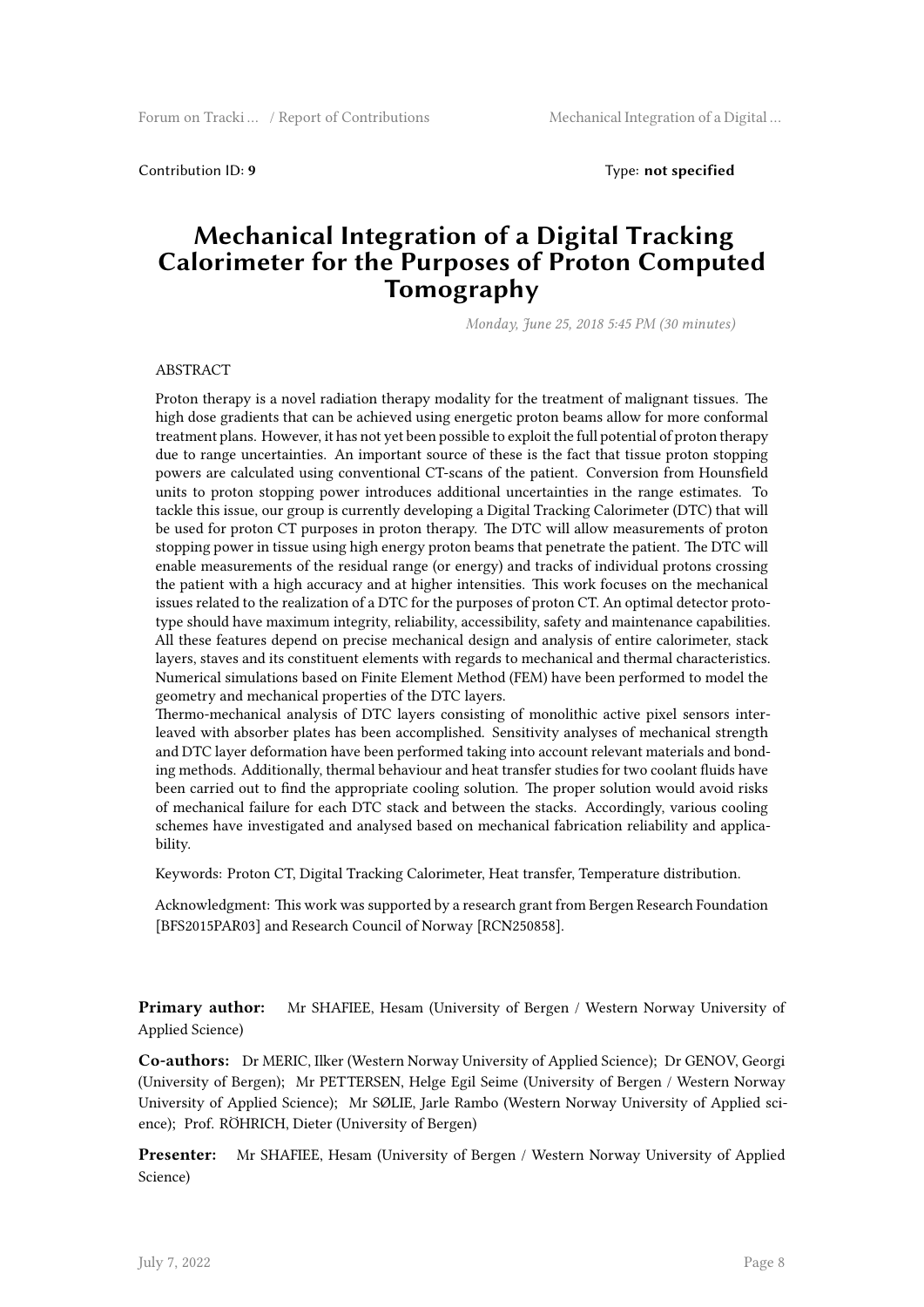Contribution ID: 10 **Type:** not specified

#### **Design and construction of the ultra-lightweight Mu3e vertex detector**

The Mu3e collaboration is setting up an experiment to study the decay of a muon into three electrons  $\mu \rightarrow$ e+e-e+. Any observation of this decay with the Mu3e experiment would point to physical processes so far not described in the standard model, mediated by the exchange of very heavy particles.

Mu3e uses ultra-thin High Voltage – Monolithic Active Pixel Sensors (HV-MAPS) for vertexing and tracking plus scintillating detectors for timing.

Different tools were designed for prototype production as close as possible to series production. Different parts of the vertex detector have been modified during the tooling process to improve manufacturability and functionality.

The prototype half shell which is used for thermal stress tests, consists of four equivalent tape heater ladders and PEI-end rings on both sides. A ladder includes one HDI-flex and a stiffener on both ends. During the mounting process the ladders get connected to each other with a single fold on the long side. It will be shown how we kept up the requirement of a very low material budget combined with a high stability and CTE control.

This poster presentation will focus on the prototype production of the inner pixel layers. Prototypes will be on display.

**Primary authors:** MULEY, Simon Oliver (Ruprecht Karls Universitaet Heidelberg (DE)); MEIER, Frank (Ruprecht Karls Universitaet Heidelberg (DE))

**Presenter:** MULEY, Simon Oliver (Ruprecht Karls Universitaet Heidelberg (DE))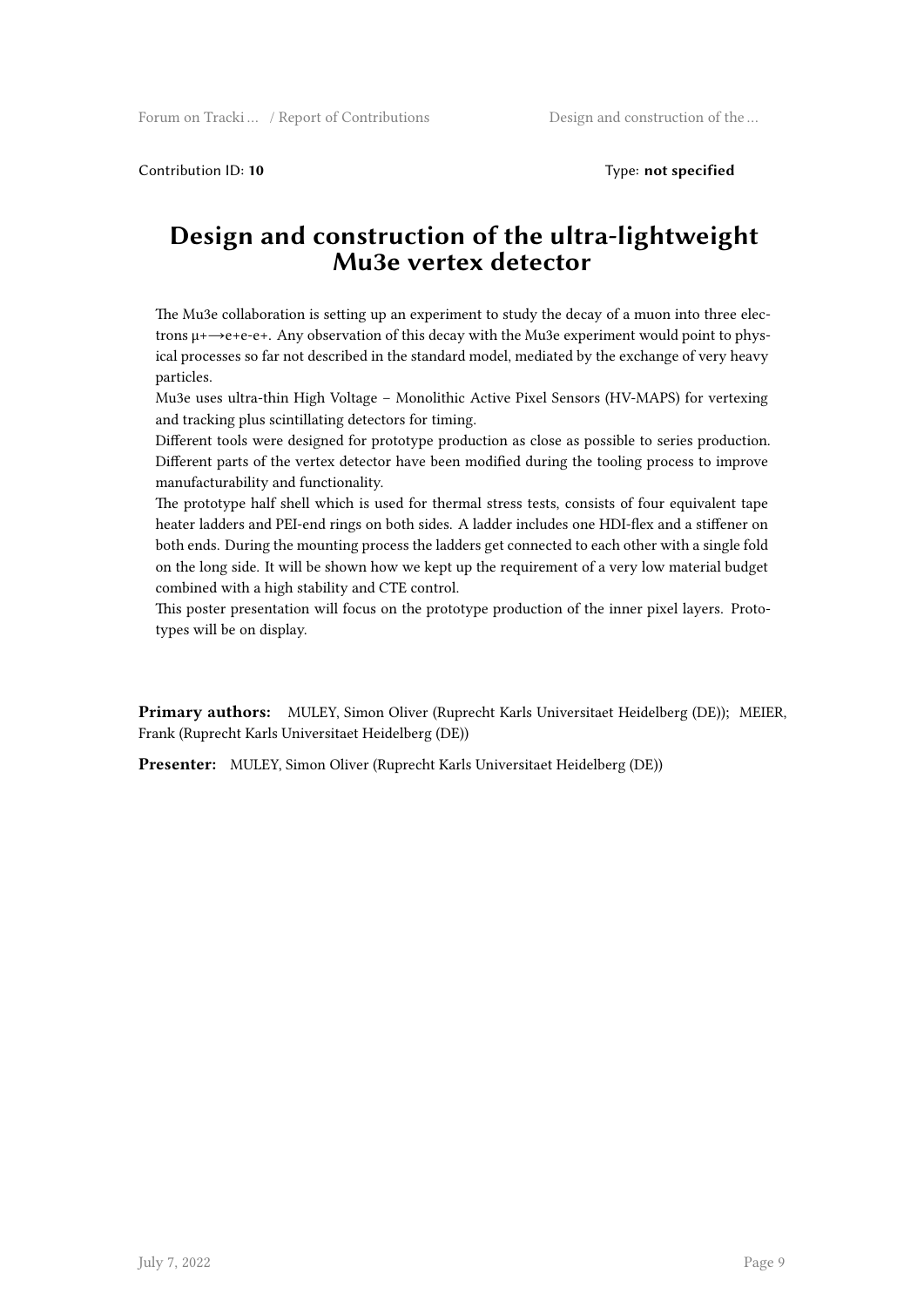Contribution ID: **11** Type: **not specified**

#### **LHCb Scintillating Fibre Tracker: Comparison of kinematic and structural FEA with measurements on a prototype**

*Tuesday, June 26, 2018 6:15 PM (30 minutes)*

During the Long Shutdown 2 of the LHC, the LHCb collaboration will replace the current Outer and Inner Tracker by a single tracking detector, based on 2.42 m long scintillating fibres with a diameter of 250 µm, readout by silicon photo-multipliers (SiPM). The fibres are arranged in mats of 6 fibre-layers with a width of 130.65 mm. Eight fibre mats will form a module and are sandwiched between honeycomb and carbon fibre composite panels to provide stability and support over the module length of 4.85 m. The modules are supported by a C-Frame structure that provide the proper stiffness to the full package. The C-Frames are also used to support electronic boards, cooling systems and services and must fit in the existing bridge/platform structure imposing tight space constraints.

One of the main purposes of the C-Frame supporting structure is to provide the proper stability during the data acquisition, but also during installation and detector opening/closing operations. To meet this goal, the supporting structure must be stiff enough to avoid unacceptable deformations and movements if subjected to variable loads. Furthermore, the fixation of the system has to be properly defined. Two principal studies have been carried out to optimize the design and the structural behaviour of the structure: kinematic and structural finite element. A detailed kinematic analysis allowed to define and optimize the proper constraints of the system during the insertion, the opening and closing phase and the service position. The theoretical fixation concept has been slightly adjusted to guarantee the proper mechanical properties in terms of stability to the supporting structure. Finite element analyses have been performed to assess the mechanical behaviours and stability for different load and constraint configurations.

A comparison with a real scale prototype, that will be assembled at CERN in April 2018, will be provided. Modifications suggested from the comparison and lessons learned will be also reported.

**Primary author:** SCIUCCATI, Augusto (CERN)

**Presenter:** SCIUCCATI, Augusto (CERN)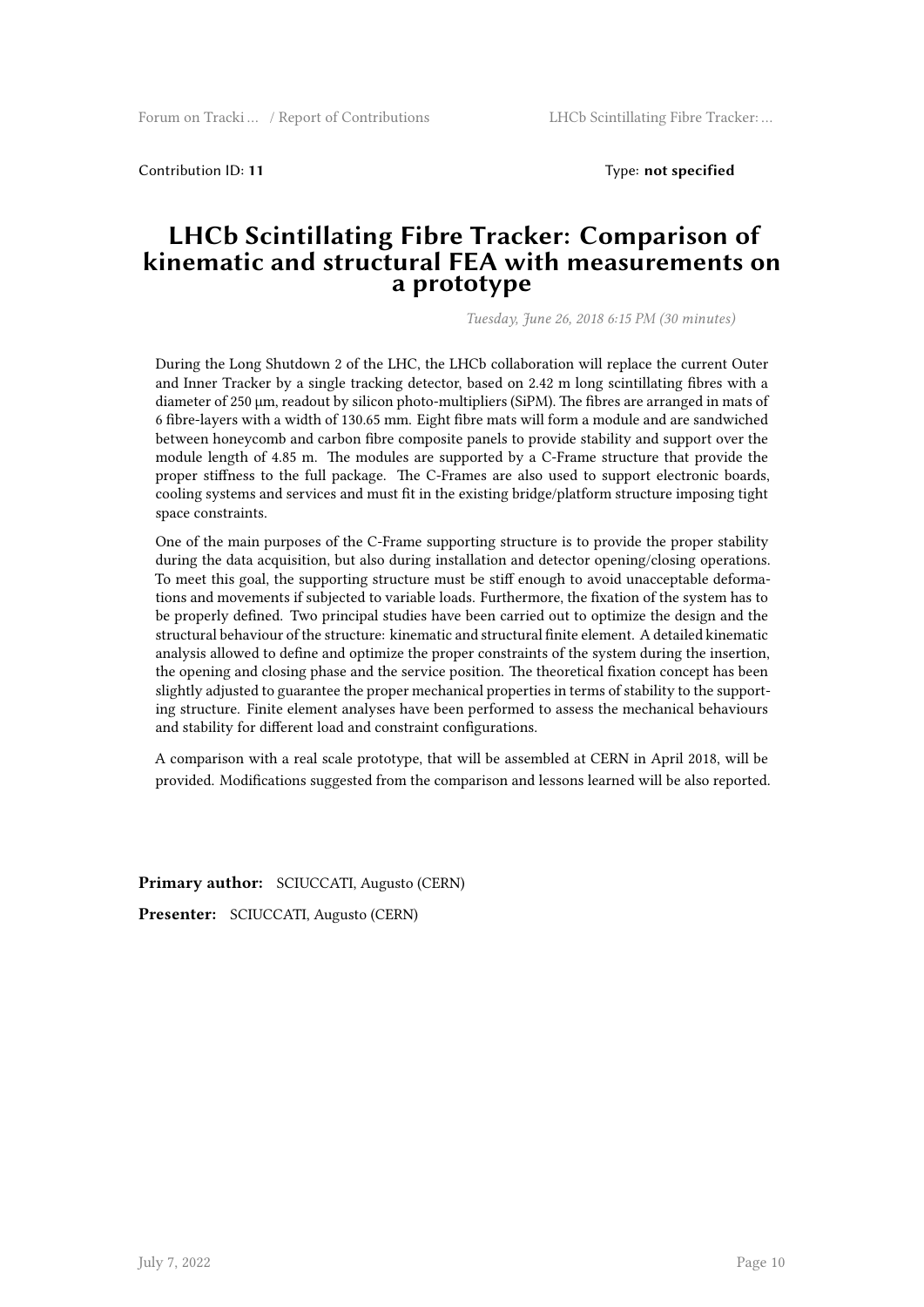Contribution ID: 12 Type: **not specified** 

# **The prototype of the gas system for the TOF-MPD**

The Multi-Purpose Detector (MPD) being currently developed in the Laboratory of High Energy Physics of the Joint Institute for Nuclear Research will be used for studies of hot and dense nuclear matter, by detecting particles produced in heavy ion collisions. One of the most important systems of the MPD, which will be used in the identification of these particles is Time-of-Flight (ToF) detector. It has to provide time resolution better than 100ps for effective separation of charged hadrons, so detector based on the multi-gap Resistive Plate Chambers technology, filled with gas and working in the avalanche mode has been chosen to achieve this requirement. Parameters of gas environment inside of the detector chambers have major influence on its registration possibilities. That is why ensuring suitable, clean and stable gas mixture is crucial for proper functioning of the detector.

During the presentation a prototype of the gas system for Time of Flight detector will be shown.

**Primary author:** Mr ROSLON, Krystian (Warsaw University of Technology (PL))

**Presenter:** Mr ROSLON, Krystian (Warsaw University of Technology (PL))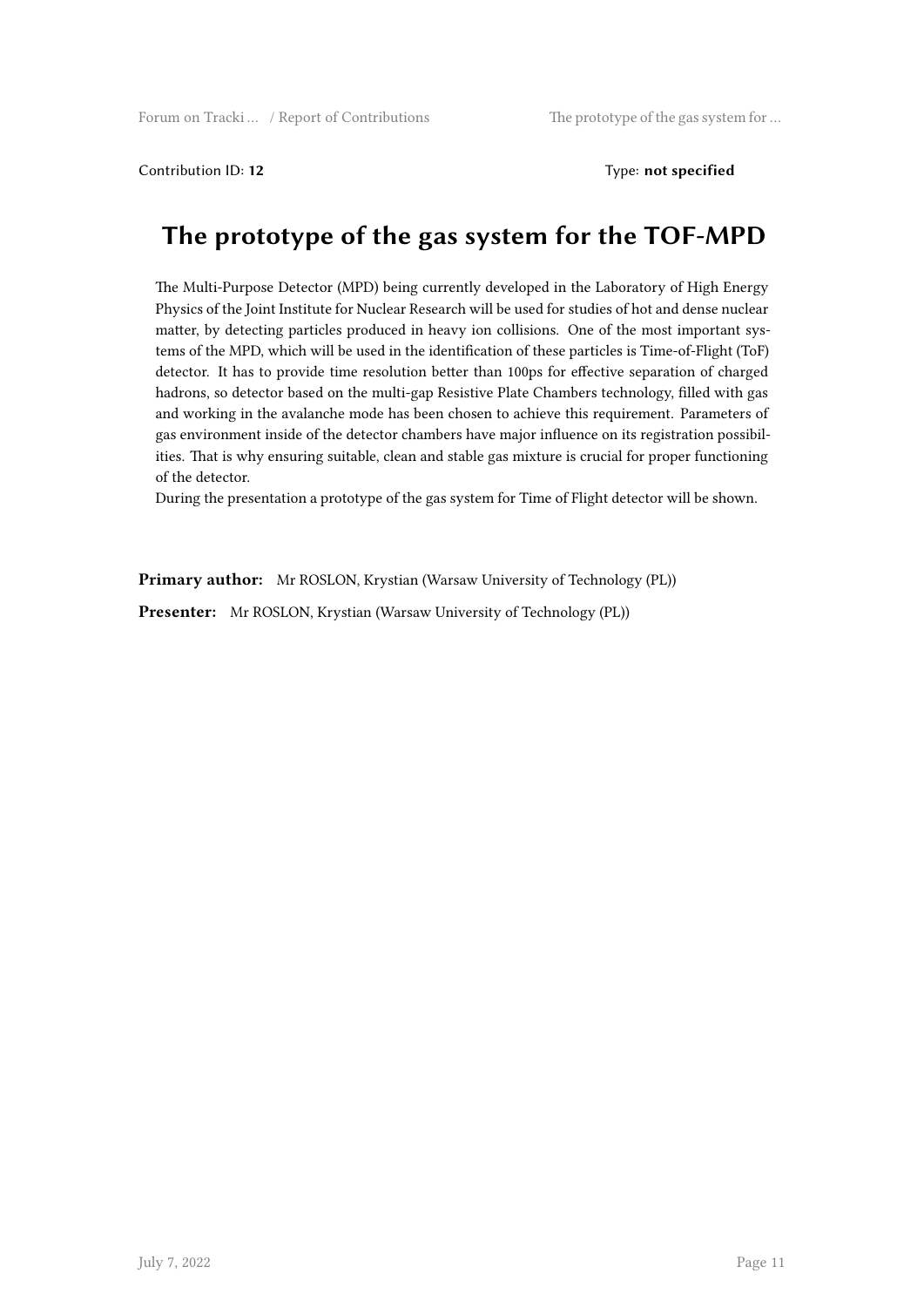Contribution ID: **13** Type: **not specified**

# **Calibrated orifices for CO2 cooled detectors**

*Monday, June 25, 2018 11:00 AM (30 minutes)*

Calibrated orifices for CO2 cooled detectors

Several detectors use evaporating CO2 cooling systems. For a tracker that dissipates power and needs to mantain the sensors below a maximum temperature, i.e. -5 ℃, to avoid the thermal runaway, a CO2 cooling system integrated in the local support minimizes the total mass. This means larger radiation length.

The evaporating CO2 coolant extracts the power, dissipated mainly by the red-out front-end ASICs, changing phase from liquid to vapour, at a nearly constant temperature; saturation temperature drops along the cooling channel in relation to the fluid pressure drop. The detector temperature uniformity, i.e. 5 ℃, is controlled by its channel pressure drop. Sometime in the design small diameter pipes and non conventional geometries are used, i.e. serpentines, 2 mm inner diameter titanium cooling pipe. Analytical calculations are difficult whwn few or no correlations are available for these design typologies.

This is a first reason to investigate and set up experimentally measurements of detector thermohydraulic dummies.

Another reason is that the detector cooling systems fequently have parallel evaporating channels. Attention must be payd to the stability of the cooling system. The cooling distribution needs to implement proper pressure drops at the inlet of the parallel evaporating channels . To select the correct figure the cooling channel pressure drop need to be estimated.

Finally, the inlet pressure drop to be installed has to be designed and experimentally checked. There are typically two options: distributed or concentrated pressure drops.

The first one uses capillary pipes, that could be long and need to be coiled to reduce the needed space; the second one uses calibrated orifices, less common in the actual detector design.

In Milano, investigations have been conducted, and are in progress, using a TRACI CO2 cooling unit, focusing on the use of orifices for the CO2 distribution.

The actual work is dedicated to both the LHCb UT tracker and the ATLAS ITk Pixel Encap, but the measurements and outcomes can be useful for any other CO2 cooled system.

**Primary author:** COELLI, Simone (Università degli Studi e INFN Milano (IT))

**Presenter:** COELLI, Simone (Università degli Studi e INFN Milano (IT))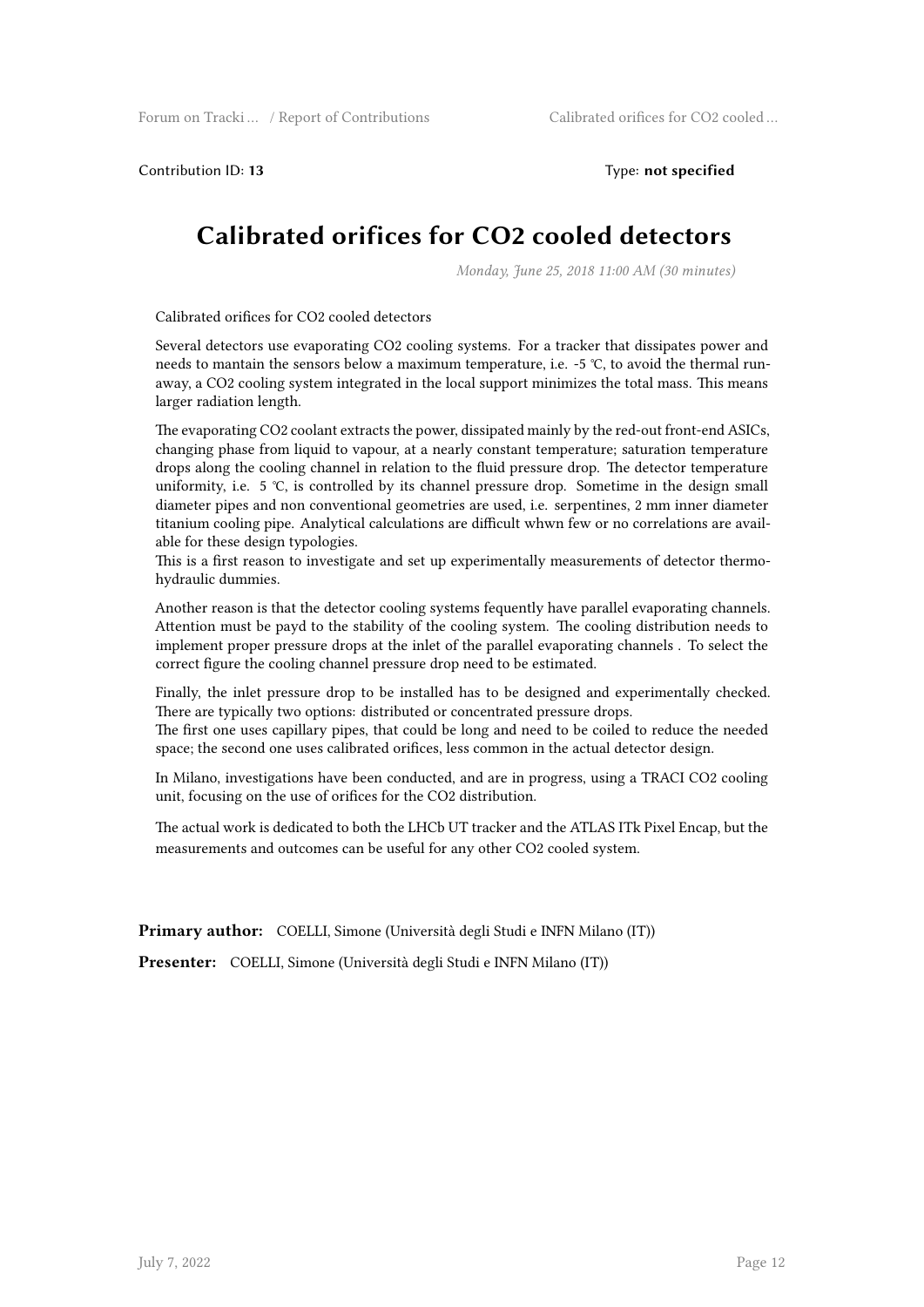Contribution ID: **14** Type: **not specified**

#### **New CERN CO2 test facility for mini- and micro-channels**

*Monday, June 25, 2018 1:30 PM (30 minutes)*

The benefits of the thermal management of tracking detectors through CO<sub>2</sub> sub- $2$ /sub-boiling flows in evaporators of small diameter have been successfully demonstrated multiple times within the research community.

However, the current predictive models for two-phase flows have a wide range of accuracy, in particular when dealing with micro-channels. Due to the lack of reliable experimental data, the difficulty faced by the designer of new evaporators based on channels of very small size is even more critical when CO<sub>2</sub> is the planned refrigerant. There is indeed no agreement, even in the most advanced available literature, on the definition of the dimensional limits of macro-, miniand micro scale dominated phenomena.

A long-term study has been launched with the ambitious objective of developing a deeper understanding of the properties of boiling flows of CO<sub>1</sub> sub- $2$ /<sub>2</sub> in view of their actual application in simple small diameter tubular evaporators as well as in complex silicon-substrate multimicrochannel cooling devices. Only a thorough and basic understanding of the physical processes occurring in mini- and micro-channels can help to optimize the design parameters of future applications.

A new test stand has been designed for testing mini- and micro-channel cooling with boiling CO<sub>2</sub> with an unprecedented level of accuracy. A purpose-built test circuit is housed in a vacuum vessel to guarantee adiabatic test conditions. In combination with this test circuit, a recently developed refrigeration loop for CO<sub>2</sub> investigations can deliver stably controlled flows at saturation temperatures ranging from -25°C to +20°C. High precision sensors account for pressure drop, heat transfer and mass flow rate within and along the tested tubes. Efforts were undertaken to achieve an outstanding accuracy level within the field of research. RTD sensors (Pt100), calibrated to measure within an uncertainty of 0.015 ̊C, provide direct measurements of the fluid temperature before and after the test section, while point-like K-type thermocouples measure the outer wall temperature of the test section with an uncertainty of 0.1 ̊C. A high-end differential pressure sensor in combination with a highly accurate read-out system can measure pressure drops along the tubes within an uncertainty of 1.5 mbar for a maximum of 3 bar diff. The installed mass flow meter can measure flow rates from 0.16 down to 0.003  $g/s$  with an accuracy of 0.2 % of reading. Stainless steel tubing ranging from 2.15 mm to 0.13 mm will be tested with mass fluxes ranging from 200 to 1200 kg/m2s and heat fluxes from 5 to 50 kW/m<sup>2</sup>. As a subsequent step multi-micro channels explicitly designed for possible use in tracking detectors will be tested to quantify the expected high thermal figure of merit of these devices compared to conventional detector cooling methods.

First results of pressure drop and heat transfer coefficient will be discussed in detail and compared with forecasts from existing correlations, as an essential step towards new and more reliable models for boiling flows of CO<sub>2</sub> in mini- and micro-channels and towards more efficient detector cooling.

**Primary authors:** HELLENSCHMIDT, Desiree (Universität Bonn (DE)); PETAGNA, Paolo (CERN)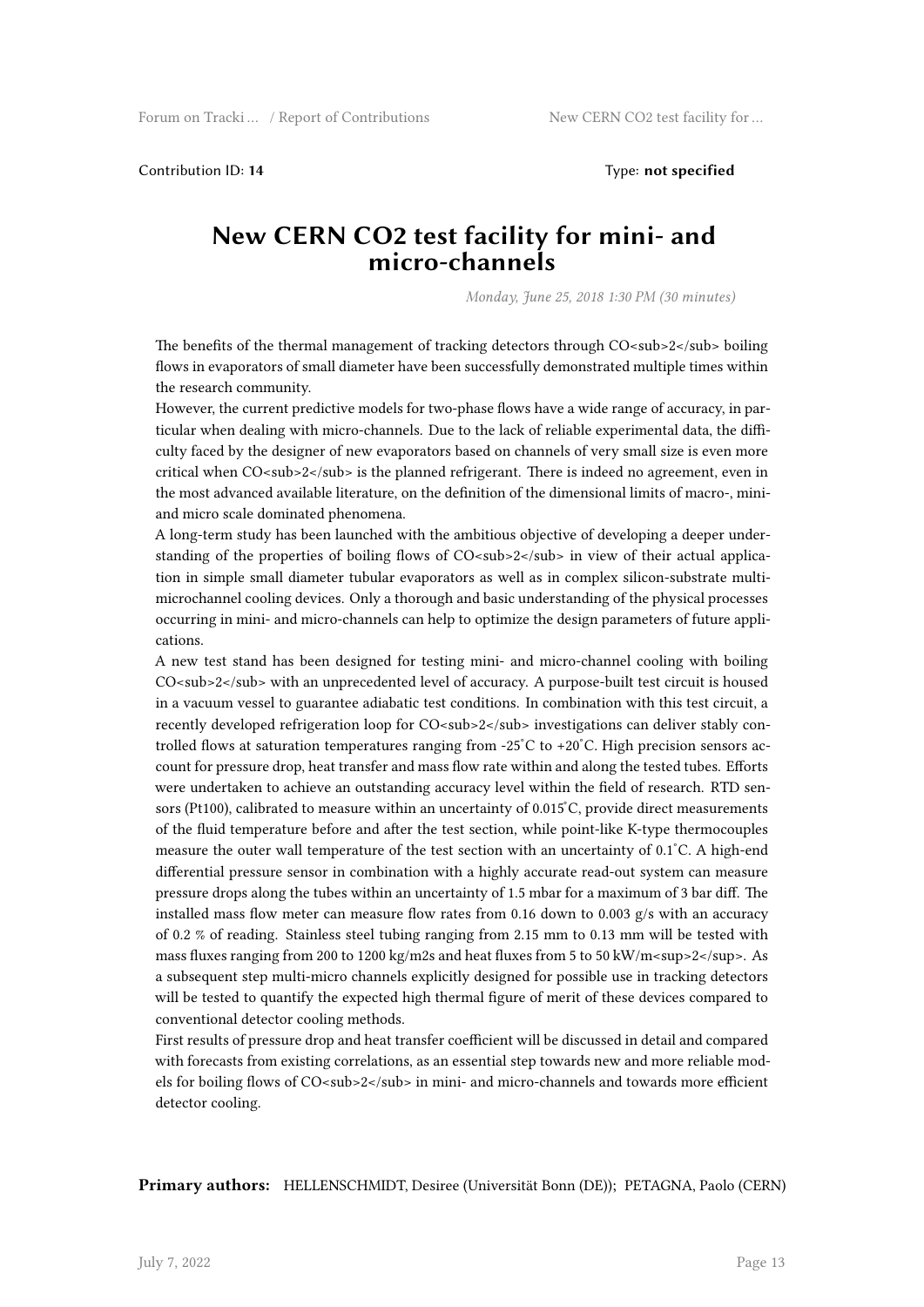Forum on Tracki … / Report of Contributions New CERN CO2 test facility for …

#### **Presenter:** HELLENSCHMIDT, Desiree (Universität Bonn (DE))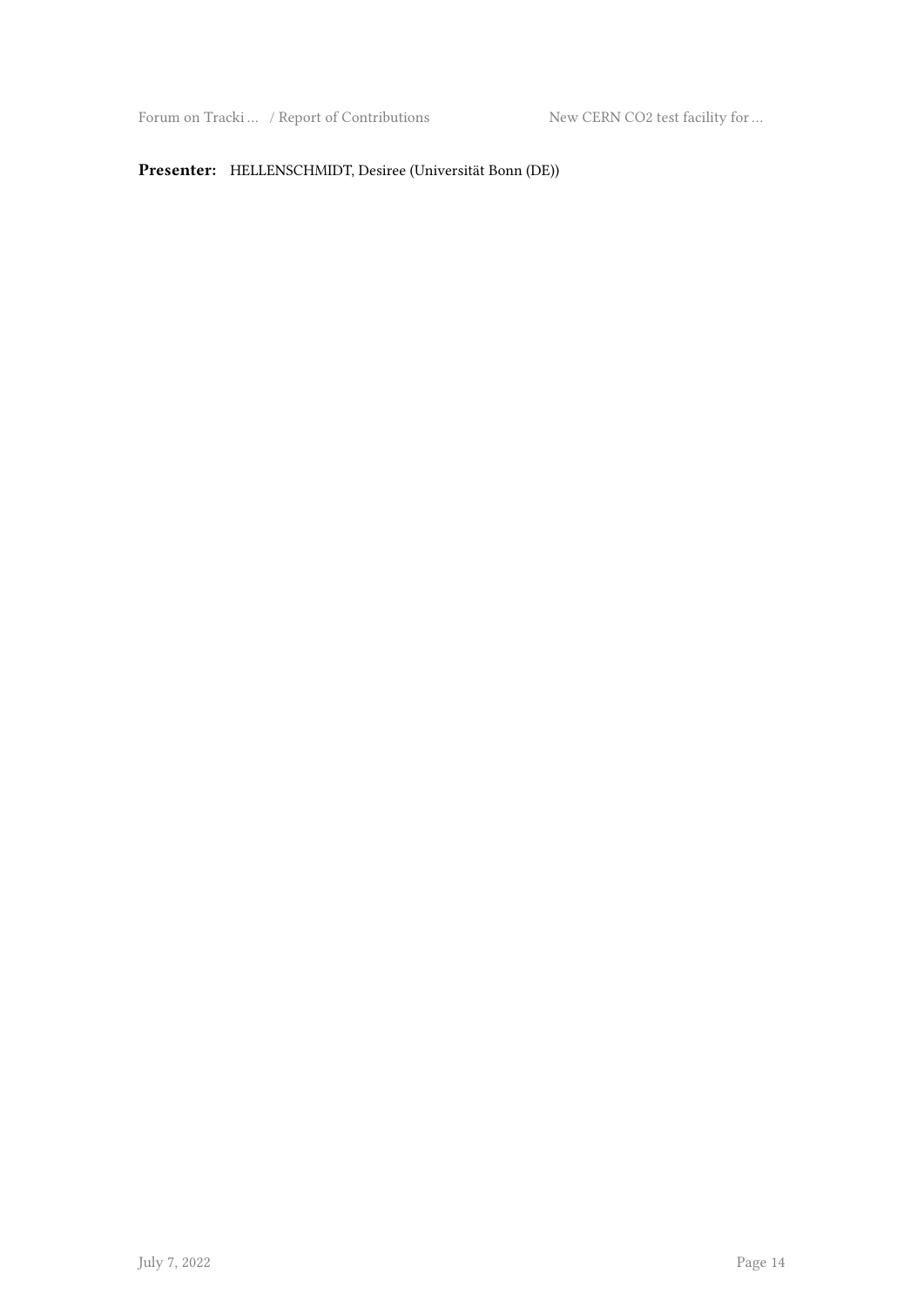Contribution ID: **15** Type: **not specified**

#### **Transient Simulations of Two-Phase Accumulator Controlled Loops**

*Monday, June 25, 2018 11:45 AM (30 minutes)*

The challenges involved in cooling Silicon trackers are well known: a radioactive operating environment, tight space and mass constraints, a need for small thermal gradients and difficulty in access to the detector zone for maintenance. Two-Phase Accumulator Controlled Loop (2PACL) based systems have proven to be successful in meeting these challenges and have thus far been used on the LHCb VELO, the ATLAS IBL tracker as well as the CMS Pixel detectors, aside from the tracker on the AMS experiment of the International Space Station.

This success has led to a growing interest in such systems, and many of the next generation of tracker detectors will adopt the 2PACL cycle for Silicon cooling. These new systems, however, have much more stringent requirements: even lower detector temperatures (<-30℃); an order of magnitude greater cooling loads (in the region of 200 kW); the need to operate several plants in parallel; even smaller cooling tubes; and the need for redundancy to deal with plant failures or maintenance.

These challenges cannot be met by the existing systems without a thorough reexamination of the system design and control philosophy. The larger volumes of the detectors to be cooled, for instance, would require impractically large accumulator vessels, and underground storage of such a large amount of CO2 will present safety challenges.

To investigate alternative solutions, in addition to targeted experimental programmes, there is a need to develop a simulation tool capable of predicting 2PACL system behavior under a variety of steady state and transient conditions. Such a tool will enable designers to iterate through several design options and investigate the impact of different control strategies in a safe environment. It will also lead to savings in both time and money when compared to developing a dedicated prototype unit for each alternative.

The current work discusses the development of such a tool. A component-based framework has been developed in the object-oriented physical modelling platform EcosimPro. The platform has been previously used at CERN to successfully conduct dynamic simulations of cryogenic systems. The finite volume method has been used to discretize the governing conservation equations. Twophase flow, which is of significant importance in the current application, has been pragmatically modeled using slip -ratio based void-fraction correlations.

A dedicated test facility reproducing the 2PACL architecture and specifically equipped for the current project has been used to collect data in a variety of transient conditions: system startup, step change of temperature set point, step change of the cooling load and finally, system shutdown. These conditions have been simulated using the component-based modeling framework presented here, and preliminary verification and validation results are discussed in what follows.

**Primary authors:** BHANOT, Viren (University of Manchester (GB)); PETAGNA, Paolo (CERN); CIONCOL-INI, Andrea

**Presenter:** BHANOT, Viren (University of Manchester (GB))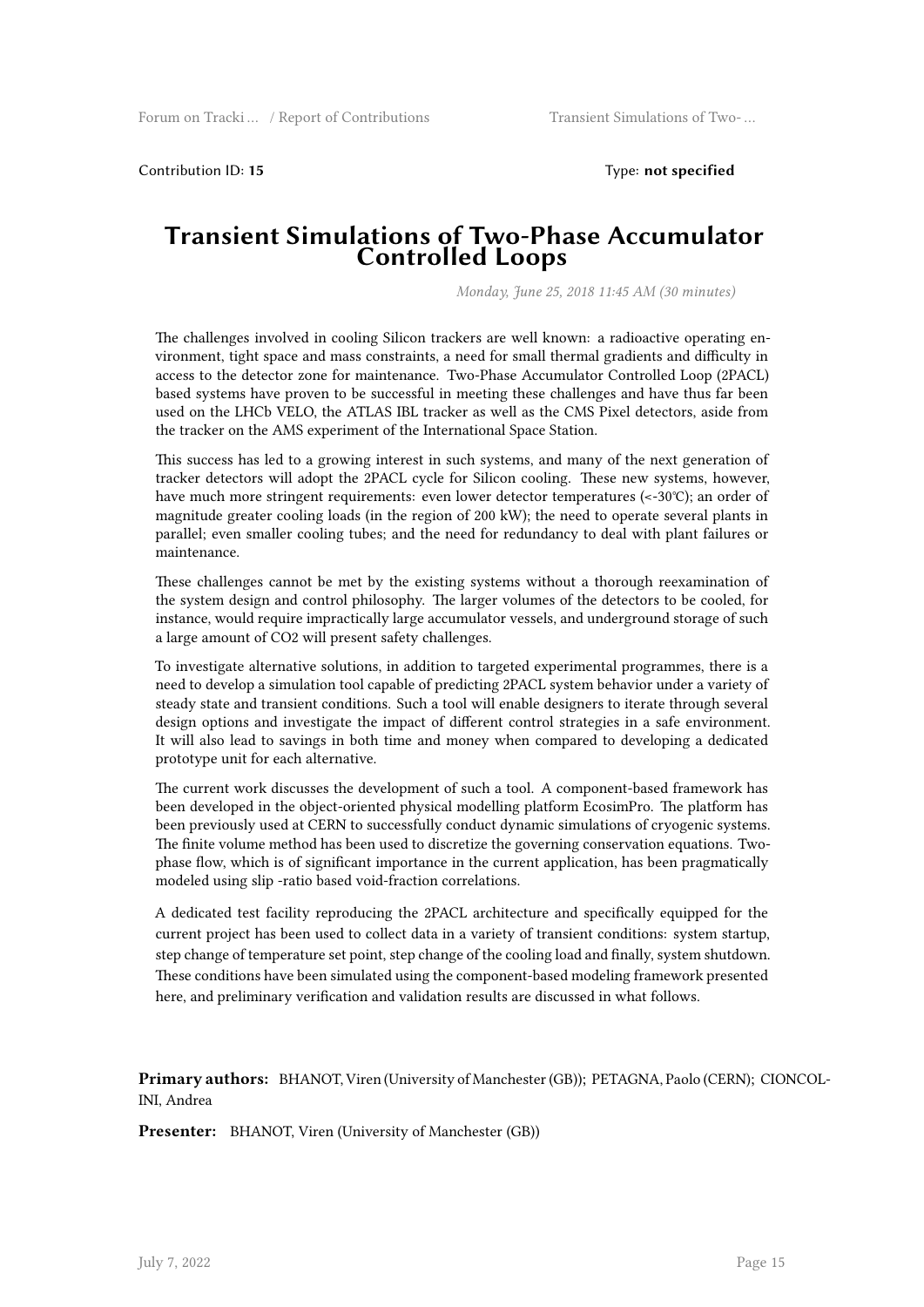Contribution ID: 16 Type: not specified

### **Module mechanics R&D for phase II upgrade of CMS outer tracker**

The CMS experiment will change it's silicon tracker completely during phase II upgrade. There is need to develop light and high precision and durable mechanical structure for silicon sensor. The prime purpose of this should also be reducing material in the silicon tracker detector. The group at IIT Madras is heavily involved in R&D of production of this precision components. We have produced high precision bridge made of AL-CF material and carbon fiber stiffener.

**Primary authors:** Prof. BEHERA, Prafulla (Indian Institute of Technology Madras (IN)); Dr DE-VADULA, Sivasrinivasu (IIT Madras); Mr NGANGKHAM, Peter (IIT Madras)

**Presenter:** Prof. BEHERA, Prafulla (Indian Institute of Technology Madras (IN))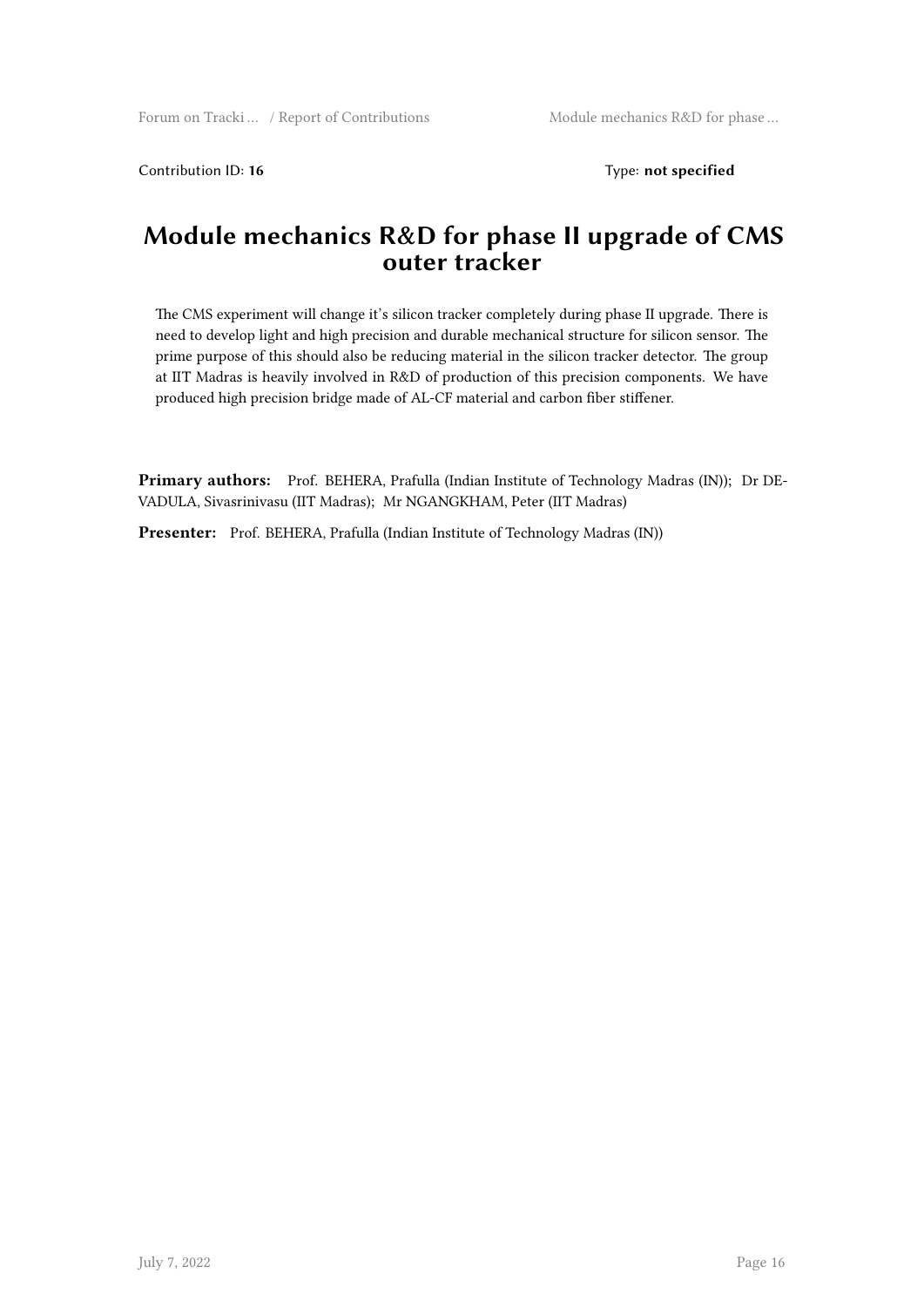Contribution ID: **17** Type: **not specified**

# **CERN EP R&D initiative - Detector Mechanics**

*Tuesday, June 26, 2018 9:00 AM (30 minutes)*

The CERN EP department has recently launched a process in view of starting in 2020 an R&D programme on new Detector Technologies. Detector Mechanics is one of the main themes within which the specific and focused R&D activities are planned to be. The current target is to provide by November 2018 a report summarizing the R&D programme proposal. We will describe the on-going process of this R&D programme launch, which topics are being considered for the Detector Mechanics R&D and explain how parties, also from outside from CERN EP, may contribute. More information on the R&D initiative is available in https://ep-dep.web.cern.ch/rd-experimentaltechnologies and on the Detector Mechanics working group in https://espace.cern.ch/ep-rdet-wg4 mech.

**Primary authors:** GARGIULO, Corrado (CERN); ONNELA, Antti (CERN) **Presenters:** GARGIULO, Corrado (CERN); ONNELA, Antti (CERN)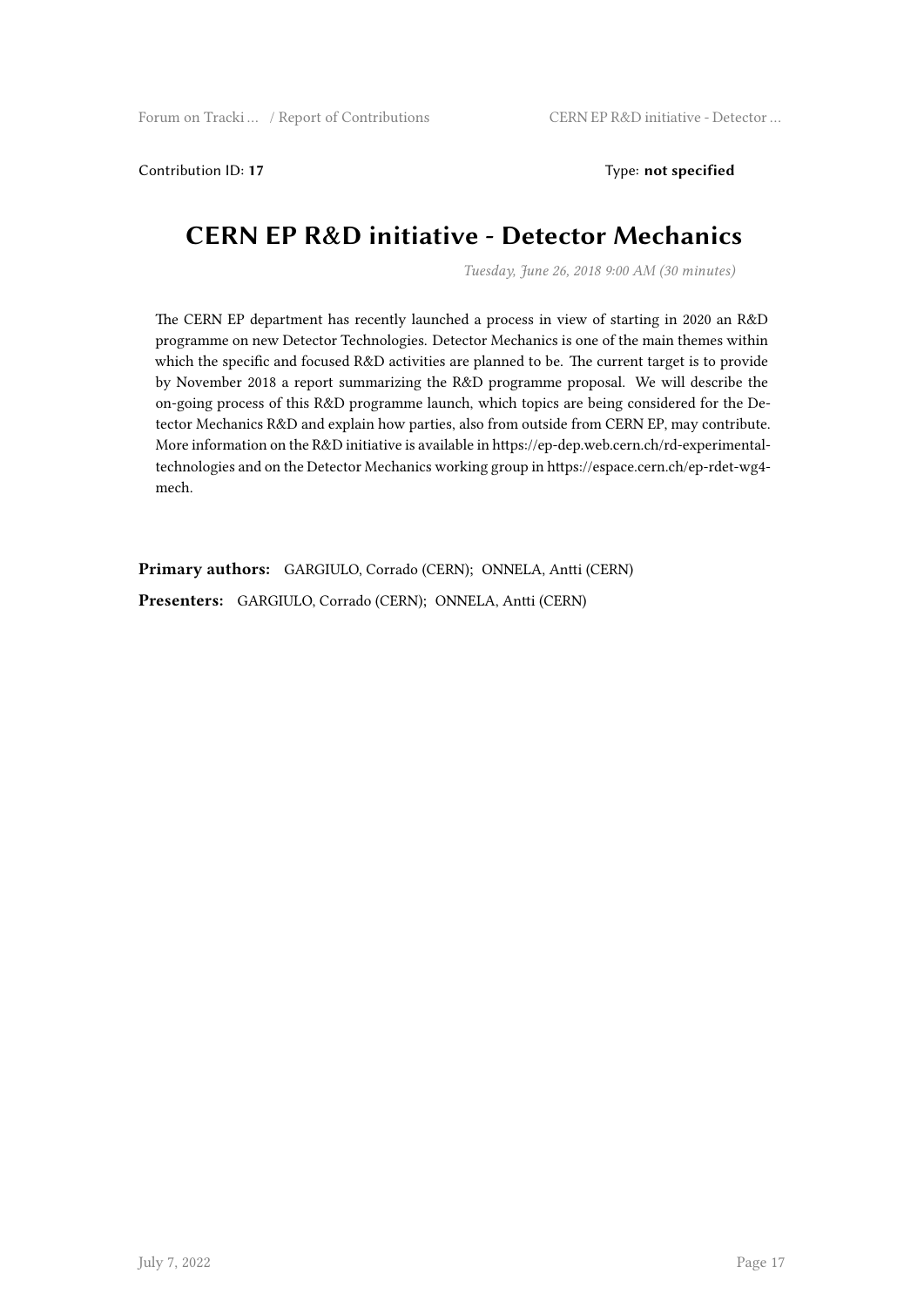Contribution ID: **18** Type: **not specified**

### **Pipe joining techniques for Phase 2 upgrades high-pressure systems - Summary report from CERN's 18th of May 2018 workshop**

*Monday, June 25, 2018 3:00 PM (30 minutes)*

A one-day workshop about pipe joining techniques for high pressure cooling systems (including fittings, welded/brazed joints and special connections involving electrical breaks) has been held at CERN on the 18th of May 2018 with the aim of bringing together all the people working on these subjects for the Phase 2 upgrades projects and trigger discussions, synergies and possible collaborations.

In this talk I will highlight the challenges of the phase 2 upgrades in terms of joining techniques and summarize what was presented during the workshop.

**Primary author:** DAGUIN, Jerome (CERN)

**Co-author:** PETAGNA, Paolo (CERN)

**Presenter:** DAGUIN, Jerome (CERN)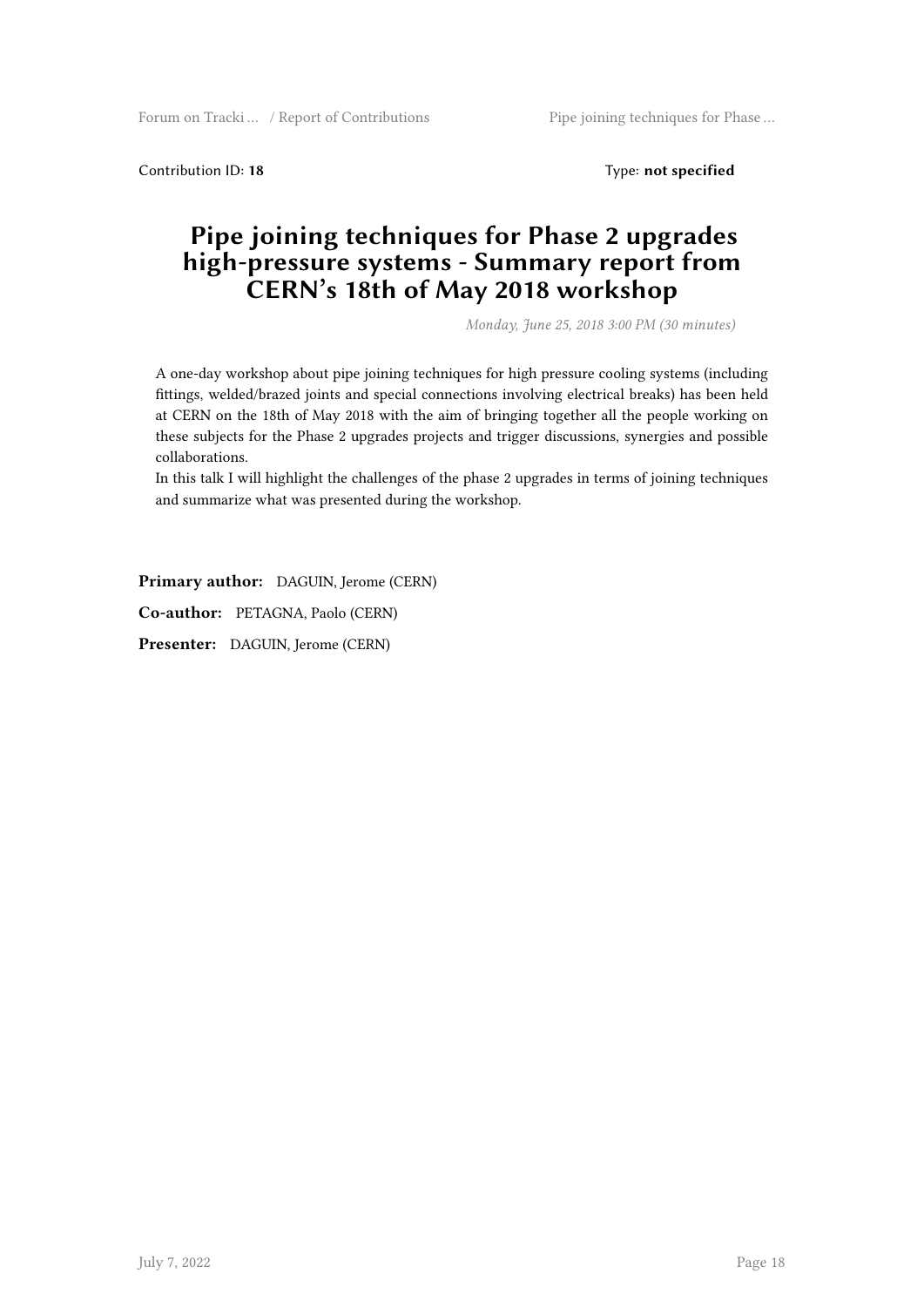Contribution ID: **19** Type: **not specified**

#### **Automating the assembly of PS modules for the CMS Phase II Tracker**

*Wednesday, June 27, 2018 11:45 AM (30 minutes)*

For the start of the High-Luminosity phase of the LHC, the CMS tracker will be replaced by a new tracking detector; this and other upgrades will allow the experiment to both cope with the increased instantaneous luminosity and, at the same time, enhance its overall physics reach.

A key aspect of the upgraded CMS tracker is the use of double-sided pixel-strip (PS) and strip-strip (2S) modules capable of local stub reconstruction. This new hardware capability will be exploited to identify stubs from high-pT charged particles and transmit tracking information to the L1 trigger for every LHC bunch crossing. The need to correlate hits across the two sensors of a module for local stub reconstruction leads to stringent requirements on their relative alignment; for example, the two sensors of a PS module must be assembled to a relative rotational alignment of 800 microradians.

We present a method to partially automate the assembly of PS modules for the CMS Phase II Tracker. The method is based on the integration of a high-precision motion stage with a vacuum handling tool and a high-definition camera, all controlled via a dedicated software interface. The positions of the two sensors are deduced using a pattern recognition algorithm on images acquired by the camera and, based on these measurements, the two sensors are brought into alignment for the module assembly. The current status of the automated assembly procedure is discussed, including results on the first mechanical prototypes.

**Primary author:** MISSIROLI, Marino (Deutsches Elektronen-Synchrotron (DE))

**Presenter:** MISSIROLI, Marino (Deutsches Elektronen-Synchrotron (DE))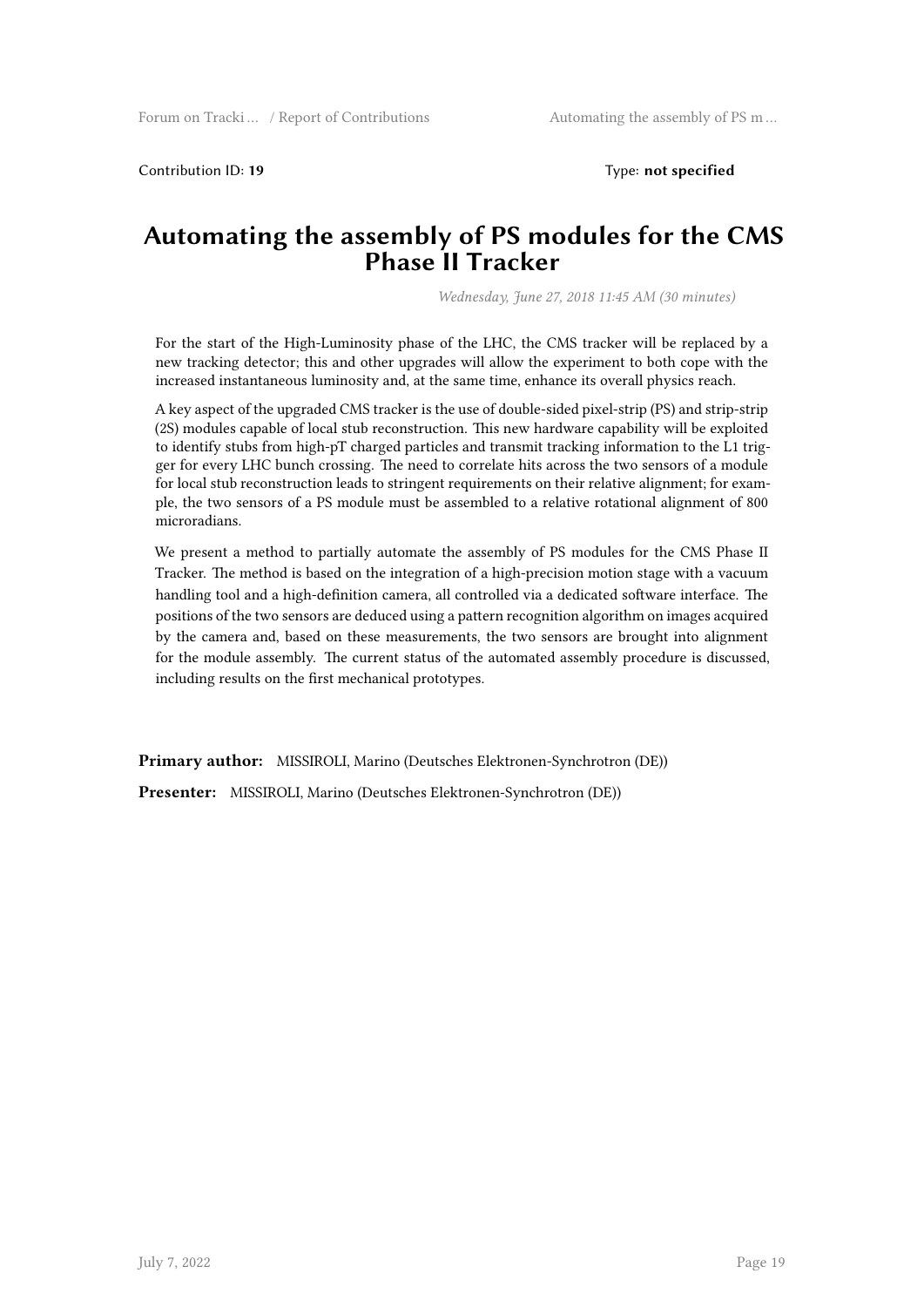Contribution ID: **20** Type: **not specified**

#### **Module Prototyping for the Phase II Upgrade of the CMS Outer Tracker**

*Wednesday, June 27, 2018 11:00 AM (30 minutes)*

To cope with the challenges of the HL-LHC the tracker of the CMS detector will be replaced by an enhanced version within the Phase-II Upgrade until 2026. The future outer tracker consists of ~13000 double-sided silicon sensor modules of two types (2S-Modules: strip/strip sensor, PS-Modules: pixel/strip sensor) with different granularities depending on their distance to the interaction point. With readout chips connected to both sensors these so called p\_T-modules distinguish charged particles according to their bent trajectory in the magnetic field by a coincidence logic. The information of high-p\_T particle tracks contributes to the Level 1 trigger. The large number of modules and their complex structure puts strict requirements on various aspects of the assembly and test procedures during the production phase beginning in 2021. The various assembly and test concepts for this large scale production in respect to the 2S-Module including existing prototypes are presented.

**Primary authors:** MAIER, Stefan (KIT - Karlsruhe Institute of Technology (DE)); HUSEMANN, Ulrich (KIT - Karlsruhe Institute of Technology (DE)); DIERLAMM, Alexander (KIT - Karlsruhe Institute of Technology (DE)); BARVICH, Tobias (KIT - Karlsruhe Institute of Technology (DE))

**Presenter:** MAIER, Stefan (KIT - Karlsruhe Institute of Technology (DE))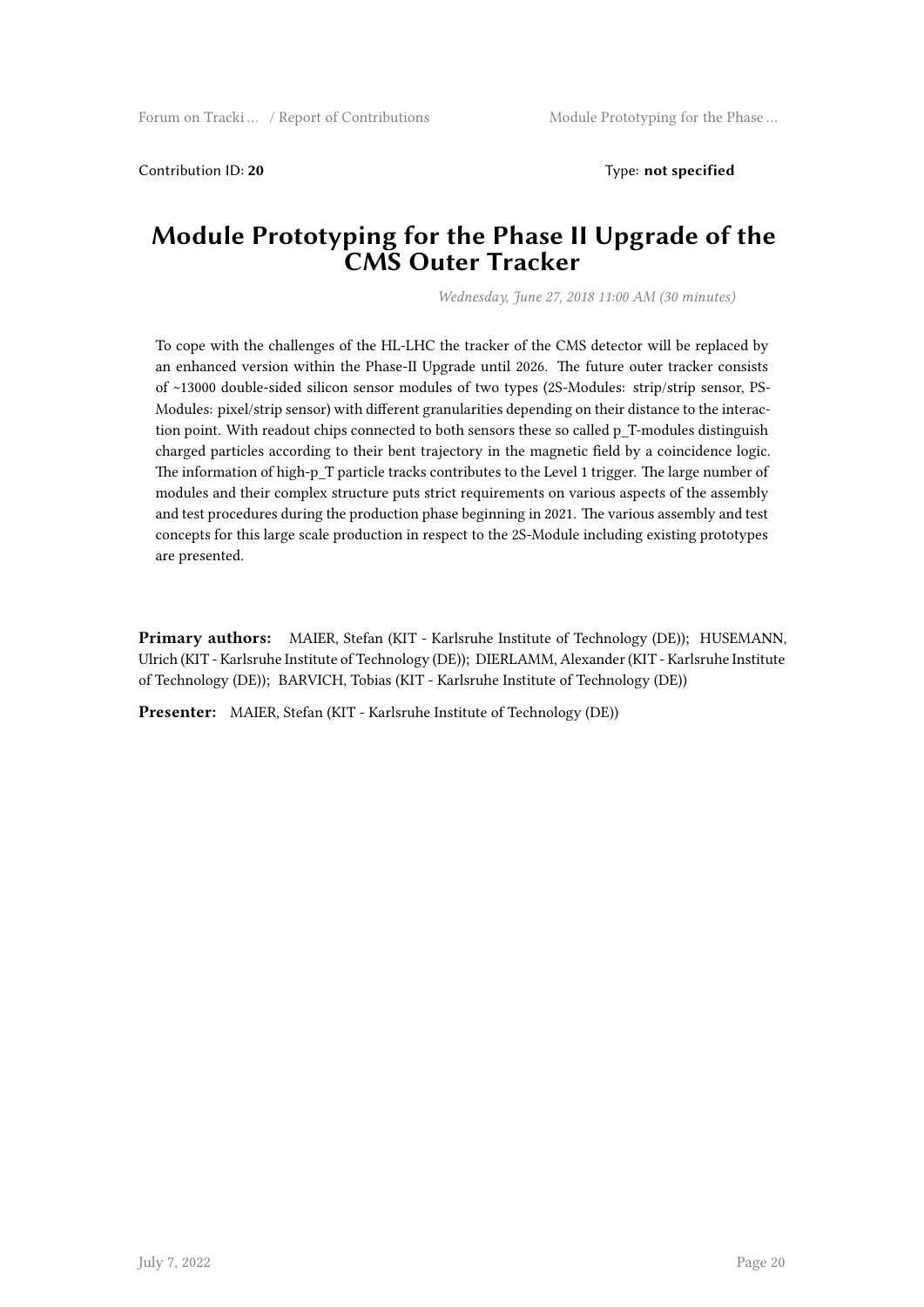Contribution ID: **21** Type: **not specified**

#### **Wirebond Encapsulation for HL-LHC Tracking Detectors**

*Tuesday, June 26, 2018 9:45 AM (30 minutes)*

Silicon-based tracking detectors are made possible by semiconductor industry advances, including high-density wirebonding for interconnects. Wirebond connections are made by ultrasonically bonding aluminium wire between sensors, front-end amplifiers and hybrid circuits. A large number of low mass, compact hybrid circuit 'modules', with millions of wirebonds, are needed and must withstand the harsh operational and environmental conditions of the HL-LHC experiments. Exposure to moisture, ionic (halogen) contaminants, and mechanical/thermal stresses can be highly detrimental and have led to unexpected wirebond failures in past and recent large-scale silicon detectors. For improved reliability, I will talk about ongoing evaluations of materials and methods for protection of wirebonds from the HL-LHC environment, as well as providing for handling, assembly, electrical and thermal considerations.

**Primary author:** Mr ARNDT, Kirk (University of Oxford Department of Particle Physics) **Presenter:** Mr ARNDT, Kirk (University of Oxford Department of Particle Physics)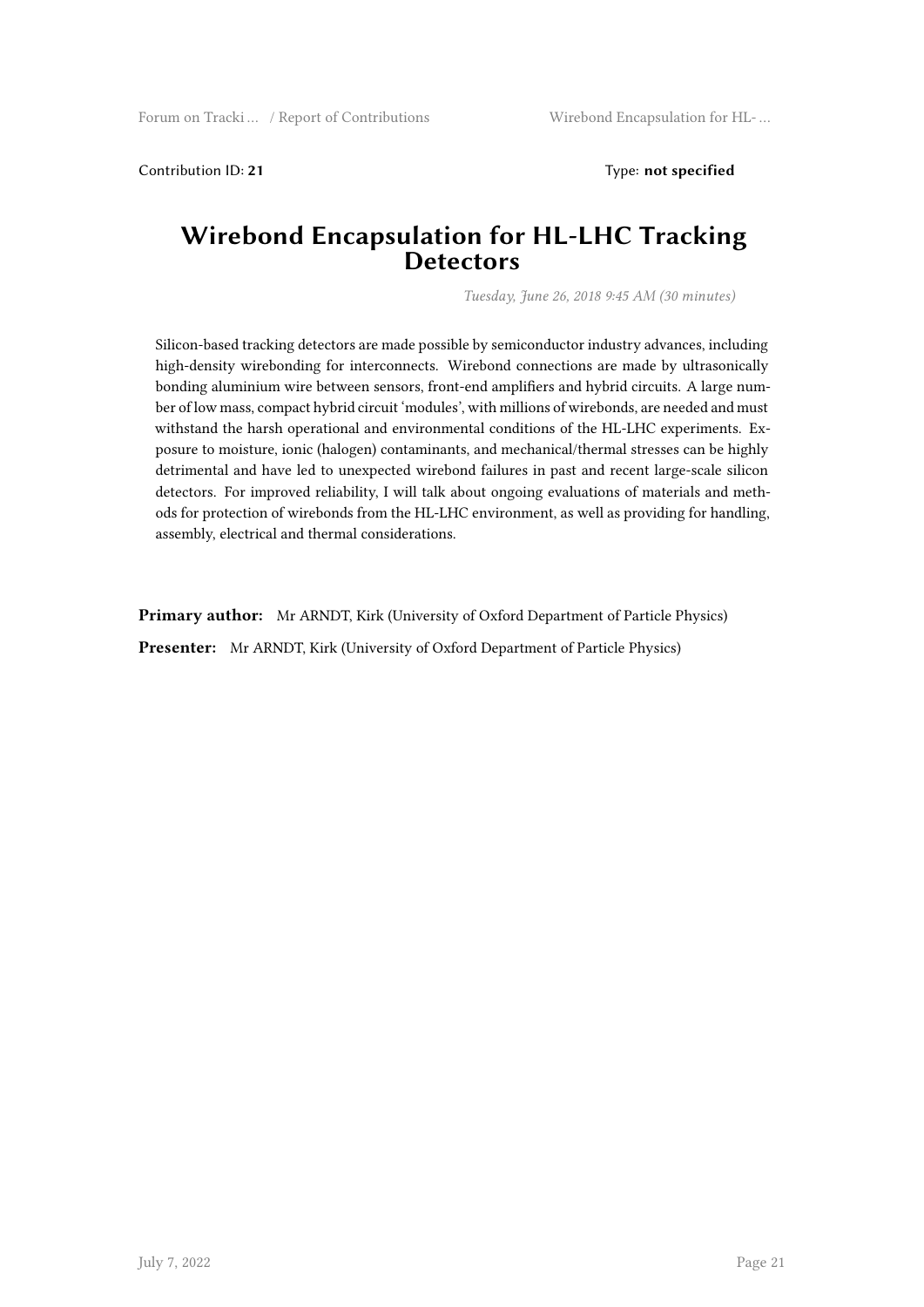Contribution ID: **22** Type: **not specified**

# **The Mu3e ultra-low-mass tracker**

*Monday, June 25, 2018 5:00 PM (30 minutes)*

The Mu3e experiment uses an ultra-low mass tracking and timing detector to search for the very rare decay  $^+$   $\rightarrow$   $e^+e^-e^+$ . The tracks to be observed in this experiment will have a maximum momentum of about 53 MeV, hence the need for very thin detectors. The silicon pixel detector is in a barrel shape and the physics performance requires for a material budget per layer of about 0.1 % *x*/*X*0. The pixel sensor is a monolithic HV-CMOS design which allows them to be thinned down to 50 µm. The high-density interconnect (HDI) is a flex circuit made with aluminium as conductor. The chip produces about 250 mW/cm<sup>2</sup> heat, which is cooled away by gaseous helium. All this will be integrated with two compact timing trackers (scintillating fibres and tiles) inside a 1 T magnetic field.

This talk will focus on the many mechanical challenges this detector design offers. After an overview, the main parts will be presented and what solutions for the mechanics have been found to meet the requirements. The current detector design integrates all parts (electronics, mechanics, cooling and power supplies) and is currently being built as a full mock-up. Unorthodox choices were required to reduce the material, including polyimide carrying structures ( $25 \mu m$  thin) with integrated helium cooling channels, the use of 3d-printed structures for the gas distribution, conductively cooled copper rods for powering, to just highlight a few unique solutions developed. A strong emphasis has been put on simulation of critical components and concepts. They were compared to measurements in the laboratory using representative mock-up parts of the pixel modules and components of the Helium cooling.

**Primary author:** MEIER, Frank (Ruprecht Karls Universitaet Heidelberg (DE)) **Presenter:** MEIER, Frank (Ruprecht Karls Universitaet Heidelberg (DE))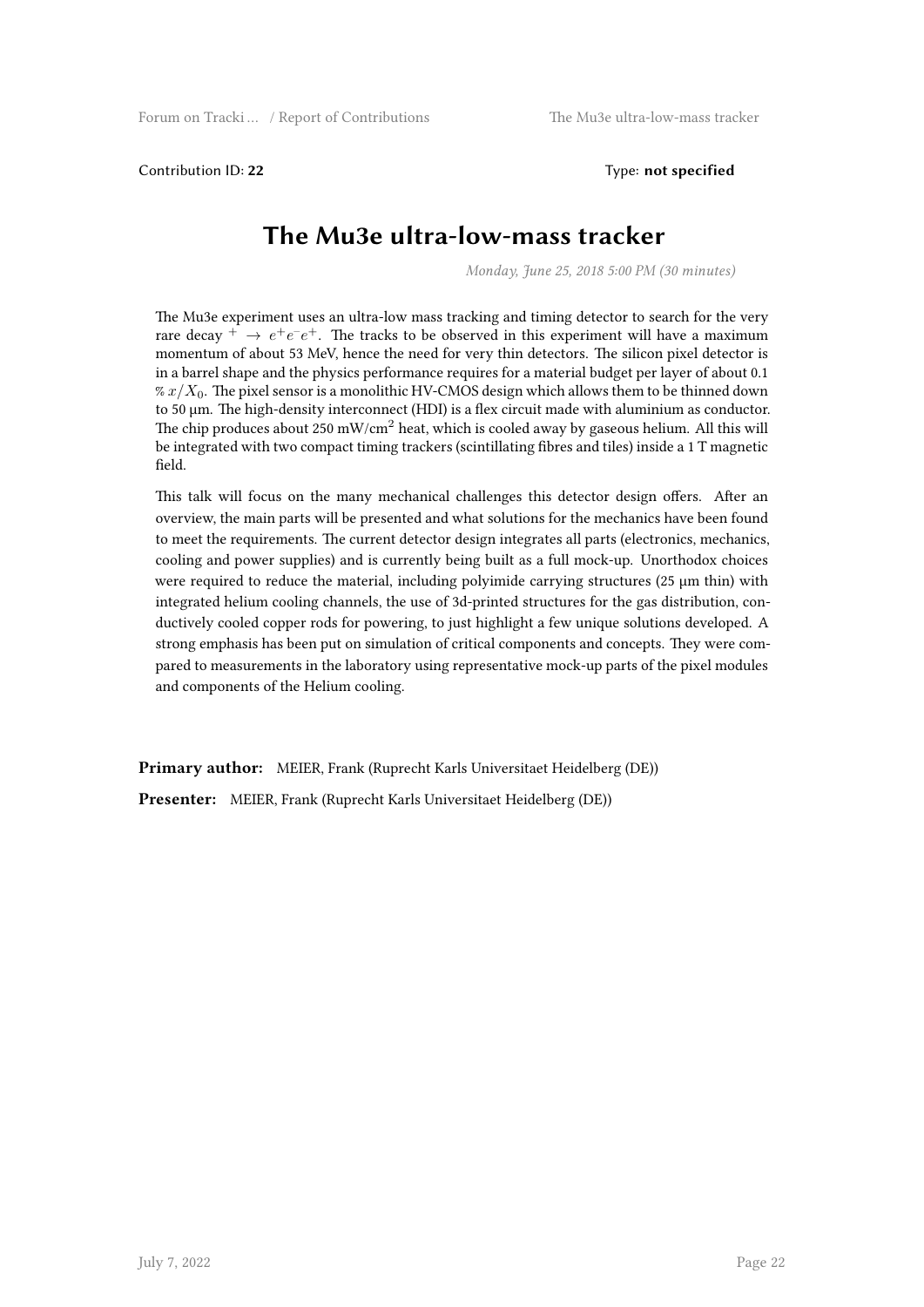Contribution ID: **23** Type: **not specified**

# **Services Design for the CMS Phase II Inner Tracker**

*Wednesday, June 27, 2018 2:15 PM (30 minutes)*

To cope with High Luminosity LHC data taking conditions, the CMS Inner Tracker will be rebuilt for Phase II Upgrades. To limit particle occupancy at the per mille level and improve track resolution, we will increase the granularity of the sensors. This comes with a host of challenges for routing the cooling and electrical services, and optical cabling in the Inner Tracker, especially through the Service Cylinder connecting the Tracker Forward Pixel Detector (TFPX) and the Tracker Endcap Pixel Detector. We describe our solutions to these challenges. We also describe a "cartridge system" within the TFPX that will speed up installation and maintenance. Further, we describe a structural scheme that allows easy replacement of the inner sensor layers that will be most subject to radiation damage.

Primary author: PADILLA FUENTES, Yadira (Cornell University (US))

**Presenter:** PADILLA FUENTES, Yadira (Cornell University (US))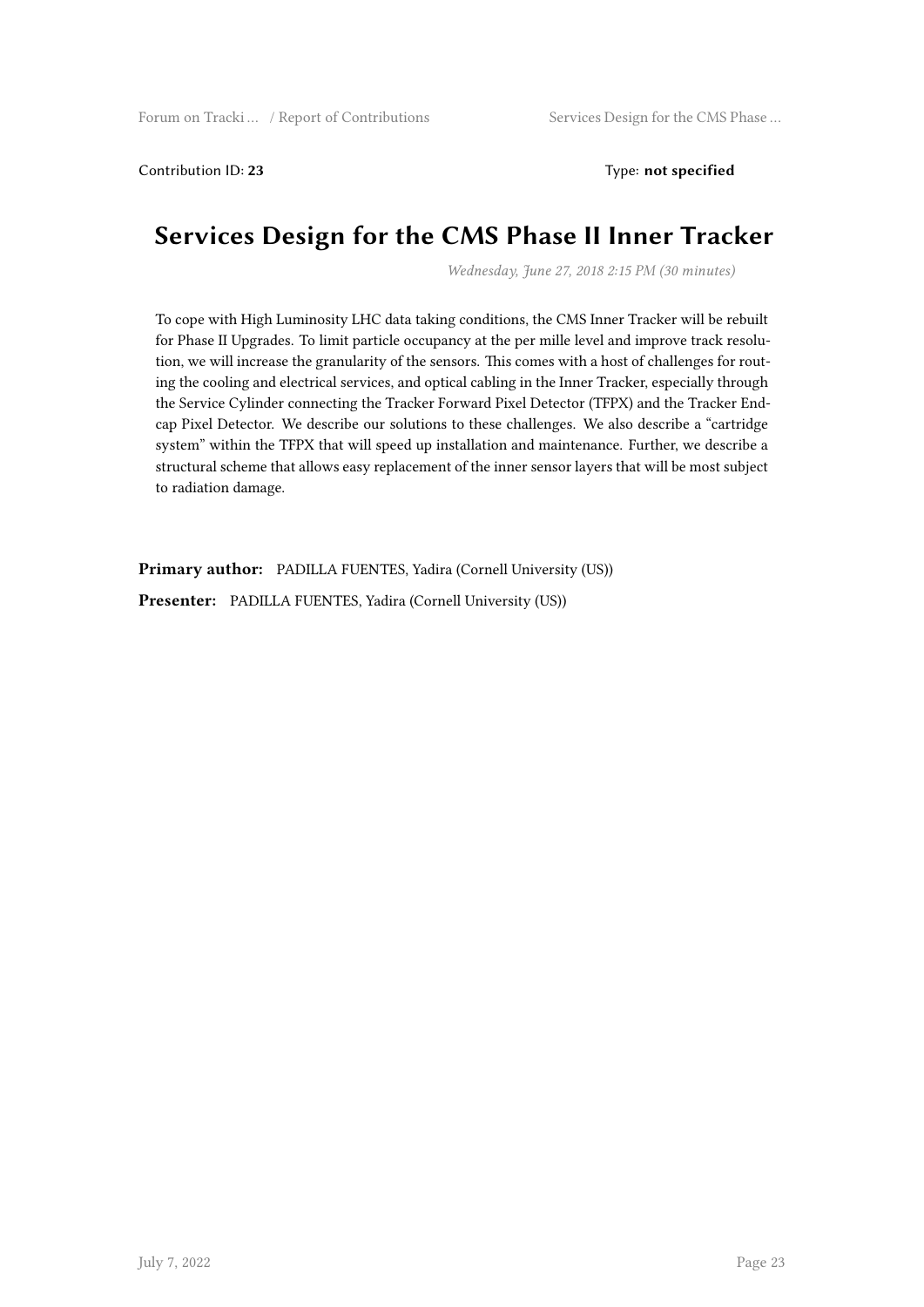Contribution ID: **24** Type: **not specified**

#### **Thermo-mechanical characterization of Petals as Local Support Structures for the ATLAS ITk Strip Detector**

*Tuesday, June 26, 2018 2:15 PM (30 minutes)*

The ATLAS Inner Tracker (ITk) is the phase-II upgrade of the current ATLAS tracking detector, meant to meet the challenges at the high-luminosity LHC.

The forward regions of the ITk silicon strip tracker (the "end-caps") will consist of six disks populated with wedge-shaped silicon micro-strip sensors, divided in "module" units containing the readout, power and control electronics.

The modules are directly glued on likewise wedge-shaped local support structures called petal cores, consisting of carbon fiber-based sandwich structures with embedded titanium cooling pipes as well as data and power buses. These support structures with 18 sensor modules in six different shapes glued on it are called petal. Each end-cap disk will be constituted of 32 petals.

The petal core structure provides mechanical stability for the glued on sensor modules while minimizing the amount of material. Evaporative CO2 cooling is used to allow for cooling of the sensors as well as the readout electronics.

A number of prototype petal cores have been constructed at DESY and IFIC. A variant of the process has been industrialised and additional prototypes have been produced to test the alternative to the baseline design. In addition, a thermo-mechanical petal prototype, fully loaded with dummy silicon modules emulating the heat sources of the real petals with the same geometry.

A whole set of measurements has been performed on these objects to validate the petal design. This extensive prototype testing consists of measurements to address their mechanical stability (e.g. bending and vibration tests), their thermo-mechanical behaviour using dual-phase CO2 cooling (e.g. infrared thermography) and their material properties (e.g. material budget measurements). The experimental results have also been used to validate existing thermo-mechanical FEA simulations. The aim of this process is to validate a petal design as well as planning of QA and QC concepts for production.

**Primary authors:** ARLING, Jan-Hendrik (Deutsches Elektronen-Synchrotron (DE)); DAVID, Claire (Deutsches Elektronen-Synchrotron (DE)); AHRENS, Soren (Deutsches Elektronen-Synchrotron (DE)); ARIZA ALVAREZ, Dario Eliecer (Deutsches Elektronen-Synchrotron (DE)); BLOCH, Ingo (Deutsches Elektronen-Synchrotron (DE)); BRENDLINGER, Kurt (Deutsches Elektronen-Synchrotron (DE)); Mr CHEN, Yu-Heng (Deutsches Elektronen-Synchrotron (DE)); CIVERA NAVARRETE, Jose (Univ. of Valencia and CSIC (ES)); Mr DELABAT DIAZ, Yasiel (Deutsches Elektronen-Synchrotron (DE)); DIEZ CORNELL, Sergio (Deutsches Elektronen-Synchrotron (DESY)); GORRISSEN, Nico (Deutsches Elektronen-Synchrotron (DE)); GREGOR, Ingrid-Maria (DESY); HEIM, Sarah (Deutsches Elektronen-Synchrotron (DE)); JEONG, Namgyun (Deutsches Elektronen-Synchrotron (DE)); LACASTA LLACER, Carlos (IFIC/CSIC-UV); LEON LARA, Pablo (Univ. of Valencia and CSIC (ES)); MILOVANOVIC, Marko (Deutsches Elektronen-Synchrotron (DE)); Mr PLATERO MONTAGUT, Vicente (Univ. of Valencia and CSIC (ES)); POLEY, Luise (University of California Berkeley (US)); PRAHL, Volker (Deutsches Elektronen-Synchrotron (DE)); REHNISCH, Laura (Humboldt University of Berlin (DE)); SPERLICH, Dennis (Humboldt University of Berlin (DE)); STEGLER, Martin (Deutsches Elektronen-Synchrotron (DE)); VILLAREJO BERMUDEZ, Miguel-Angel (Univ. of Valencia and CSIC (ES))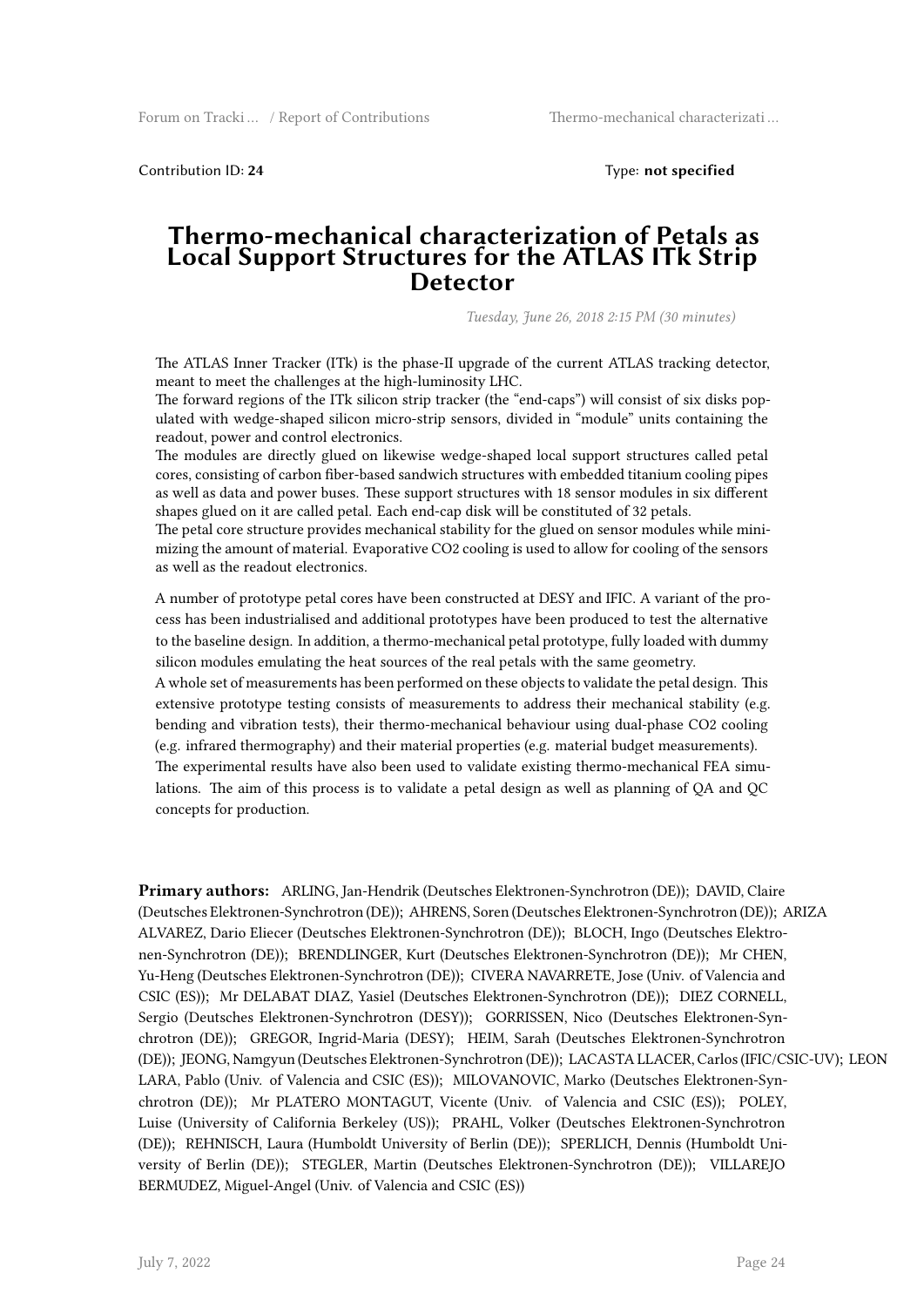Forum on Tracki … / Report of Contributions Thermo-mechanical characterizati …

#### **Presenter:** DAVID, Claire (Deutsches Elektronen-Synchrotron (DE))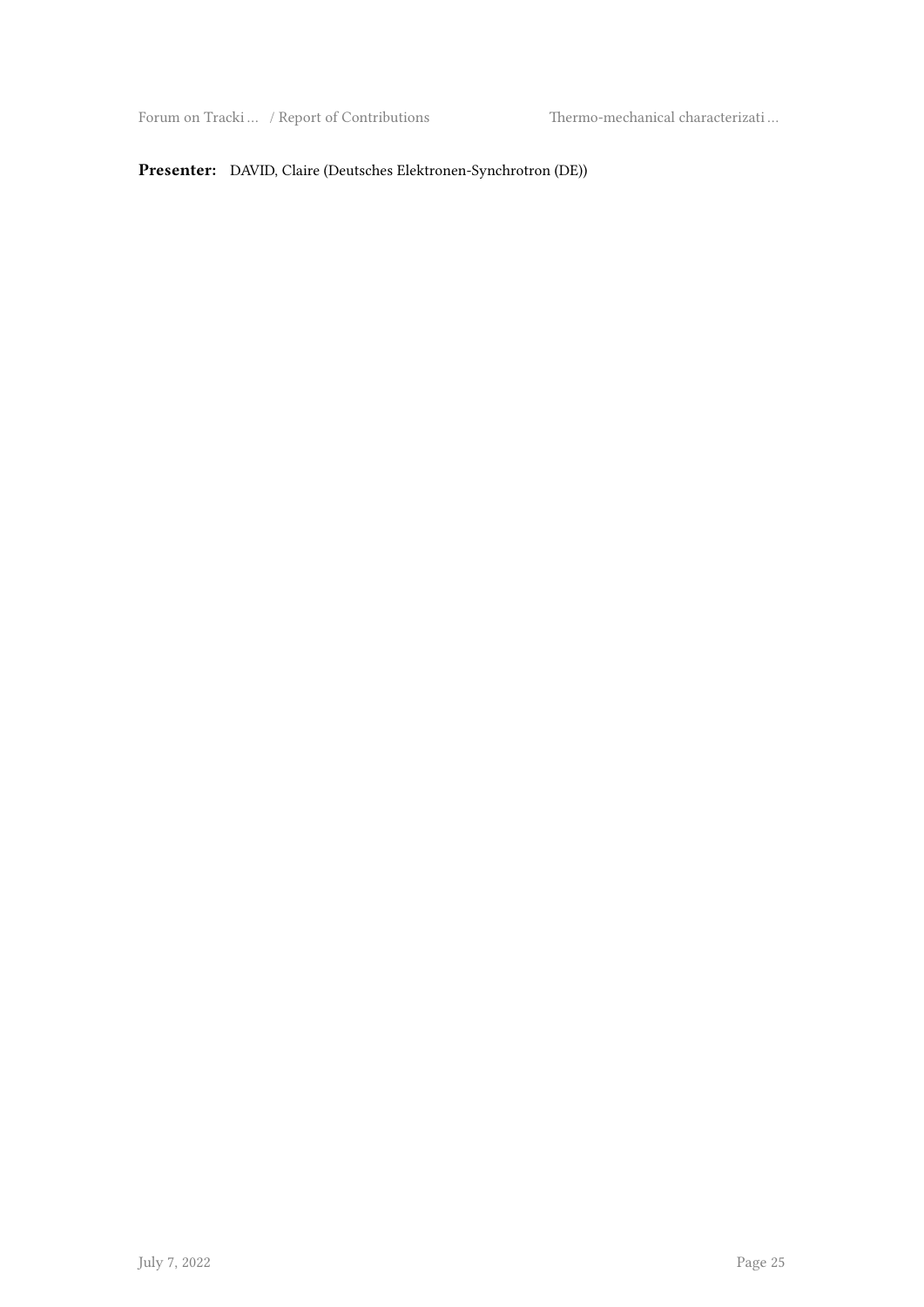Contribution ID: **25** Type: **not specified**

#### **Prototyping and Assembly for the CMS Phase II Tracker TEDD**

*Wednesday, June 27, 2018 1:30 PM (30 minutes)*

For the high-luminosity LHC (HL-LHC), CMS will install a completely new silicon tracker. Due to the anticipated increase in instantaneous luminosity by a factor of five compared to the LHC design value, the granularity will be significantly increased in order to cope with the higher track density. In addition, the tracker will provide information the first level trigger of CMS. The future tracker will consist of two barrel parts and two end caps (TEDD), one on each side. One end cap is made of five double-disks, each equipped with detector modules on all four faces to ensure a complete coverage. The backbone of the mechanical structure of the end caps are highly integrated halfdisks. The contribution will give an introduction into the design of the TEDD and the half-disks, outline the status of the ongoing prototyping and R&D for the half-disks, and discuss possible assembly sequences and toolings to build double-disks and the final end caps.

**Primary authors:** REICHELT, Oskar (Deutsches Elektronen-Synchrotron (DE)); MUHL, Carsten Wilhelm (Deutsches Elektronen-Synchrotron (DE)); HARB, Ali (Deutsches Elektronen-Synchrotron (DE)); Dr GUTHOFF, Moritz (Deutsches Elektronen-Synchrotron (DE)); MUSSGILLER, Andreas (Deutsches Elektronen-Synchrotron (DE))

**Presenters:** REICHELT, Oskar (Deutsches Elektronen-Synchrotron (DE)); HARB, Ali (Deutsches Elektronen-Synchrotron (DE)); Dr GUTHOFF, Moritz (Deutsches Elektronen-Synchrotron (DE))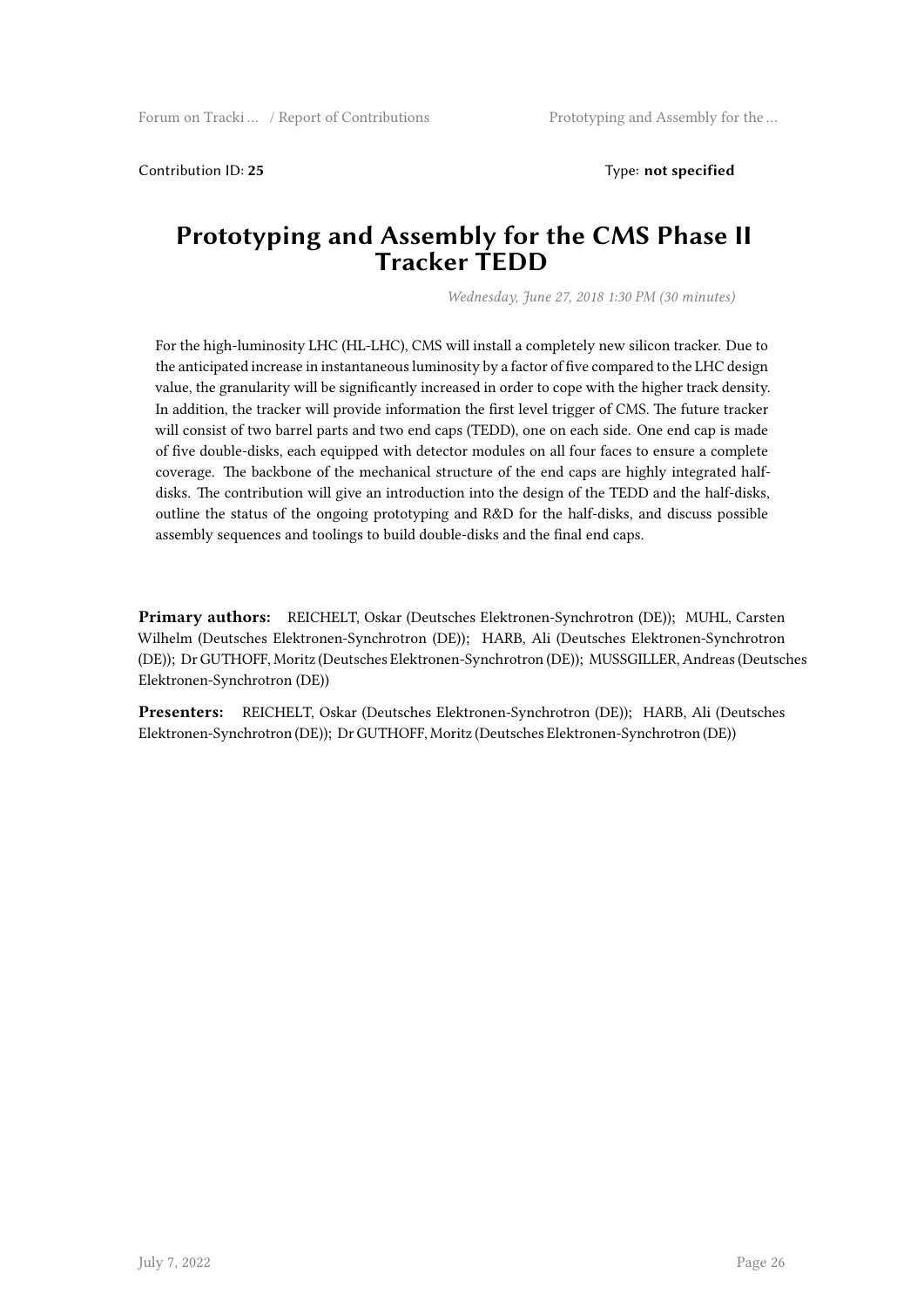Contribution ID: **26** Type: **not specified**

#### **Module Design and Development for LHCb VELO Upgrade Project**

*Tuesday, June 26, 2018 4:45 PM (30 minutes)*

TLHCb experiment is about to implement a major upgrade, scheduled to start data taking in LHC Run III. The Vertex Locator (VELO) is the silicon detector surrounding the interaction region. It will be completely replaced with a new light weight pixel detector capable of 40 MHz readout.

The upgraded VELO modules will each host 4 silicon hybrid pixel tiles, each read out by 3 VeloPix ASICs. The silicon sensors must withstand an integrated fluence of up to  $8\times10^{15}$   $1MeV$   $n_eq/cm^2$ , a roughly equivalent dose of 400 MRad. The highest occupancy ASICs will have pixel hit rates of 900 Mhit/s and produce an output data rate of over 15 Gbit/s, with a total rate of 1.6 Tbit/s anticipated for the whole detector. The detectors are located in vacuum, separated from the beam vacuum by a thin custom made foil. The foil will be manufactured through a novel milling process and possibly thinned further by chemical etching.

The VELO upgrade modules are composed of the detector assemblies and electronics hybrid circuits mounted onto a cooling substrate, which is composed of thin silicon plates with embedded micro-channels that allow the circulation of bi-phase CO<sub>2</sub>. The front-end hybrid hosts the VeloPix ASICs and a GBTx ASIC for control and communication. The hybrid is linked to the opto-and-power board (OPB) by 60 cm electrical data tapes running at 5 Gb/s. The tapes must be vacuum compatible and radiation hard and are required to have enough flexibility to allow the VELO to retract during LHC beam injection. The entire assembly must respect

strict deformation and bending constraints, have a high radiation tolerance and very low outgassing levels. The module design will be described

**Presenter:** DE AGUIAR FRANCISCO, Oscar Augusto (CERN)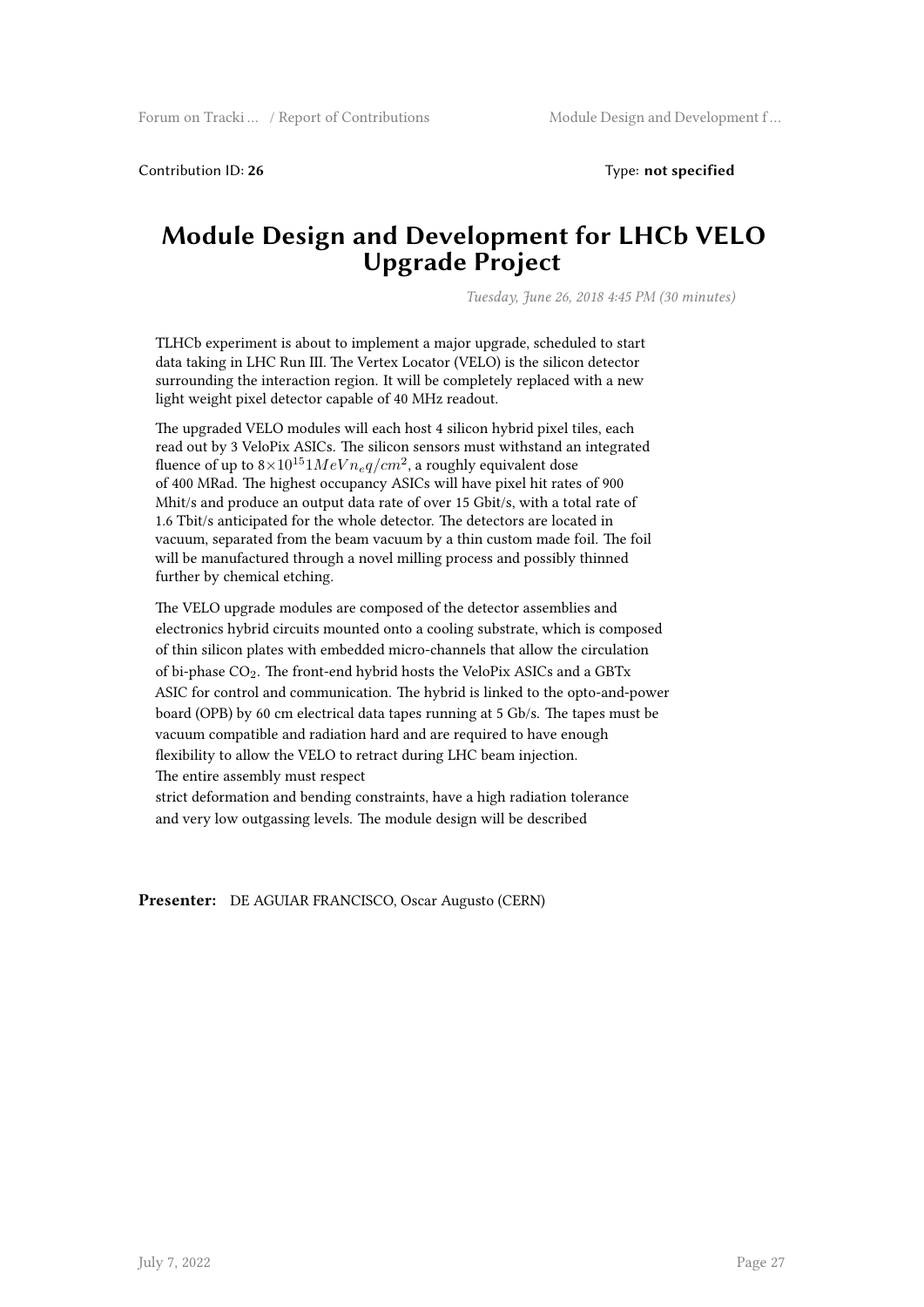Contribution ID: **27** Type: **not specified**

### **R&D on CO2 cooling using a silicon Microchannel substrate for the LHCb VELO**

*Monday, June 25, 2018 2:15 PM (30 minutes)*

LHCb is a flavour physics detector at the LHC, designed to detect decays of b- and c-hadrons for the study of CP violation and rare decays. At the end of Run-II the experiment will implement a major upgrade. The hardware trigger will be removed and the entire experiment will operate at 40 MHz. The Vertex Locator (VELO) is the silicon detector surrounding the interaction region, responsible for reconstructing the primary collision points and secondary decay vertices of long-lived particles. It will be replaced with a new light weight pixel detector equipped with electronics capable of providing 40 MHz readout.

The upgraded VELO modules will each host 4 silicon hybrid pixel tiles, each read out by 3 VeloPix ASICs with a total power consumption of up to 30 W. The tiles will be subjected to significant radiation damage and an efficient lightweight cooling solution is essential to control reverse annealing in the silicon sensors. The solution adopted is to mount the tiles on a cooling substrate composed of thin silicon plates with embedded micro-channels that allow the circulation of evaporative  $CO<sub>2</sub>$ . This solution is highly efficient, has low and uniform mass, and is radiation hard. Specific R/&D has resulted in a design which gives the correct pressure-flow performance and allows the attachement of the connector to the cooling substrate. The design has undergone robustness and stability tests guaranteeing that the system level performance will function correctly. The microchannels are currently in production and the cooling status will be described.

**Primary authors:** CARVALHO AKIBA, Kazuyoshi (Federal University of of Rio de Janeiro (BR)); COLLINS, Paula (CERN)

**Presenter:** BYCZYNSKI, Wiktor (CERN)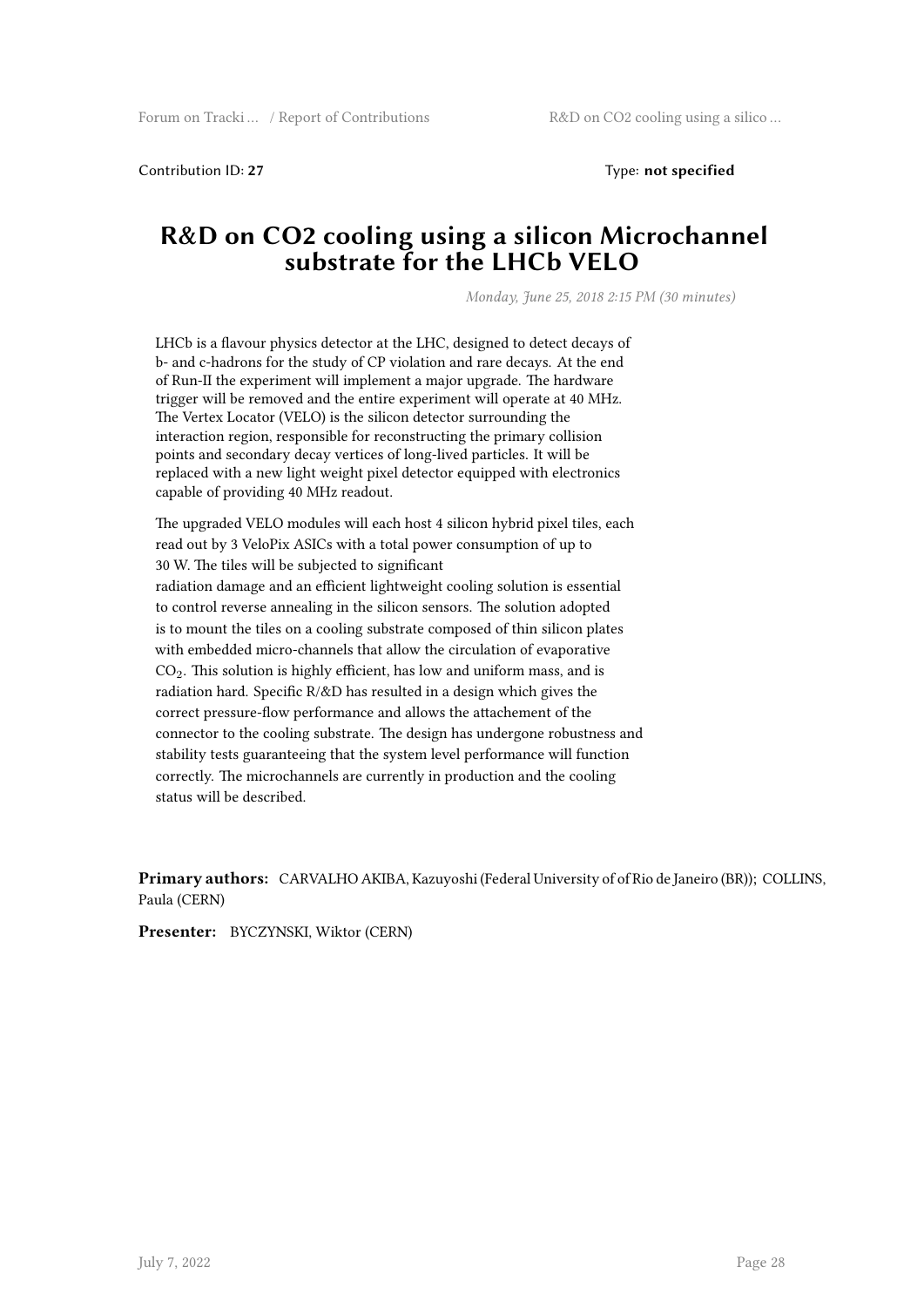Contribution ID: **28** Type: **not specified**

#### **Analytic thermoelectric modeling of the ATLAS ITk strips detector**

*Tuesday, June 26, 2018 3:00 PM (30 minutes)*

The thermal properties of a silicon detector are typically modeled using numerical methods, such as finite element analysis (FEA) simulation, to determine thermal performance and estimate the risk of thermal runaway. Such methods are essential for understanding detector performance, however they have some limitations: a FEA simulation can only provide results for a discrete set of operating conditions, and the process is computationally expensive.

A simple analytic model has been developed to complement the FEA approach. This model predicts the behavior of a silicon detector by calculating the cumulative effects of the thermal and electrical characteristics of the on-module detector components. A module's thermal behavior is represented by a simple network of one-dimensional thermal pathways whose properties are taken from FEA simulation. The thermal and electrical properties of front-end electronics are encoded in the model using parameterizations of direct measurements. Using this model, the performance of a detector can be evaluated over a range of operational conditions. The full lifetime of the detector can be simulated by adding the effects of radiation damage and other time-dependent processes.

We present a working example of the analytic model as applied to the ATLAS ITk strip detector in preparation for the Phase-II Upgrade. The model is used to test design choices, validate specifications, and predict the total power of the strip barrel and endcap subsystems. The model reveals insights into the interplay of detector elements and operational conditions in the silicon module, and it is a valuable tool for estimating the headroom remaining before reaching thermal runaway.

**Primary authors:** VIEHHAUSER, Georg (University of Oxford (GB)); BRENDLINGER, Kurt (Deutsches Elektronen-Synchrotron (DE)); Dr BECK, Graham (University of London (GB)); Mr CHEN, Yu-Heng (Deutsches Elektronen-Synchrotron (DE))

**Presenter:** BRENDLINGER, Kurt (Deutsches Elektronen-Synchrotron (DE))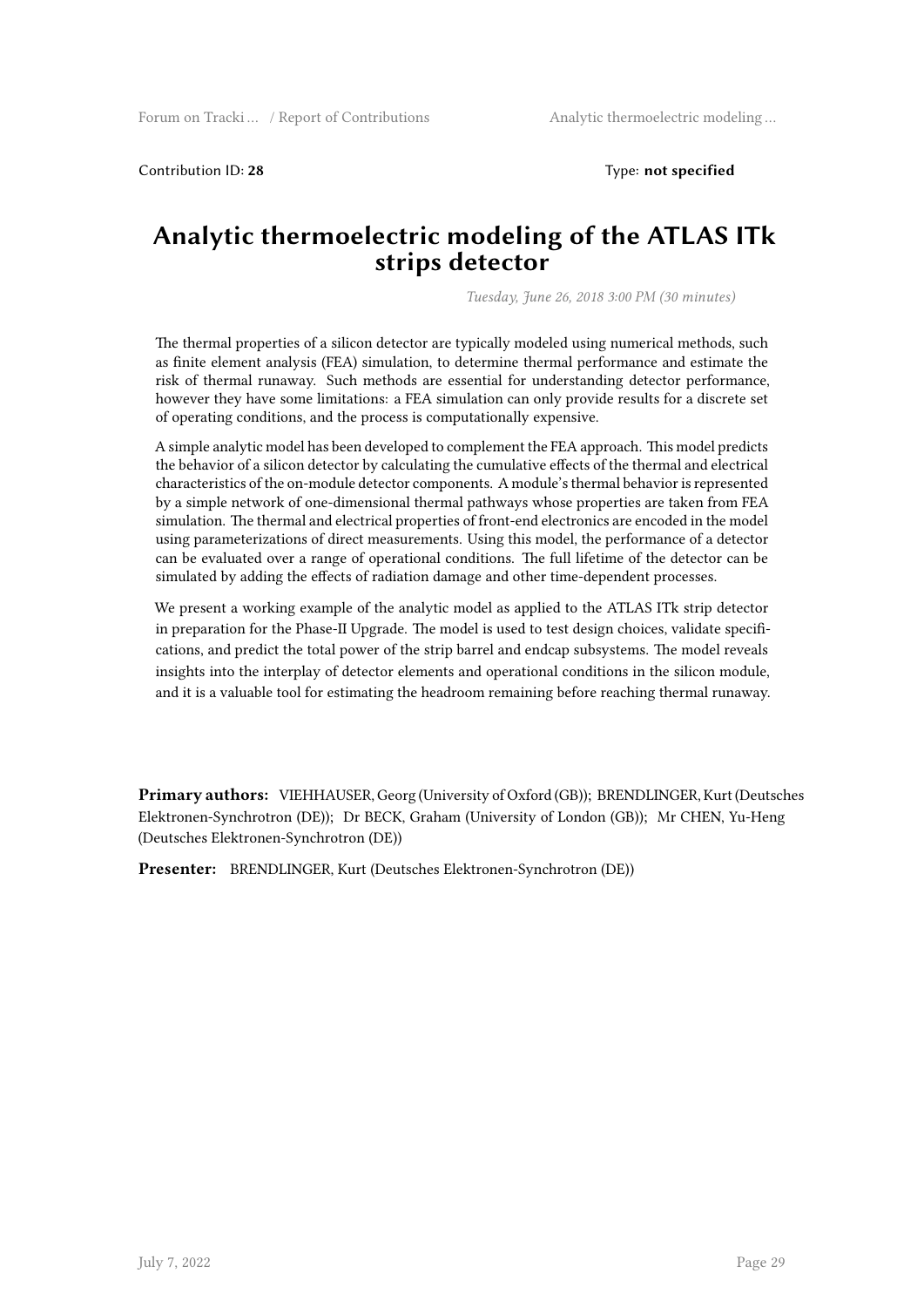Contribution ID: **29** Type: **not specified**

#### **Structure and Cooling for the CMS Phase II Tracker Forward Pixel Detector**

*Wednesday, June 27, 2018 9:45 AM (30 minutes)*

The High Luminosity LHC will reach an instantaneous luminosity of  $5 \times 10^{34}$  cm^-2 s^-1 with 140 to 200 pp collisions per bunch crossing and collect a total of 3 ab^-1 of 14 TeV data. To cope with these challenging data conditions, the CMS Inner Tracker will be rebuilt for Phase II Upgrades. To limit particle occupancy to the per mille level and improve track resolution, we will increase the granularity of the sensors. This will result in power dissipation of approximately 50 kW. For sensors to survive the radiation close to the beam pipe, we will need to maintain them around -20 C. Thus, cooling the detector will be of paramount importance. We present a vision for the structural support and cooling services of the Tracker Forward Pixel Detector that has been studied through finite element analyses. The simulations are informed by experimental measurements of the thermal transport properties of bulk and interface materials performed in novel, custom-made apparatuses. We also present progress with fabrication of prototypes for some of the structural parts, and plans for the rest.

**Primary author:** Dr DAS, Souvik (Purdue University (US))

Presenter: Dr DAS, Souvik (Purdue University (US))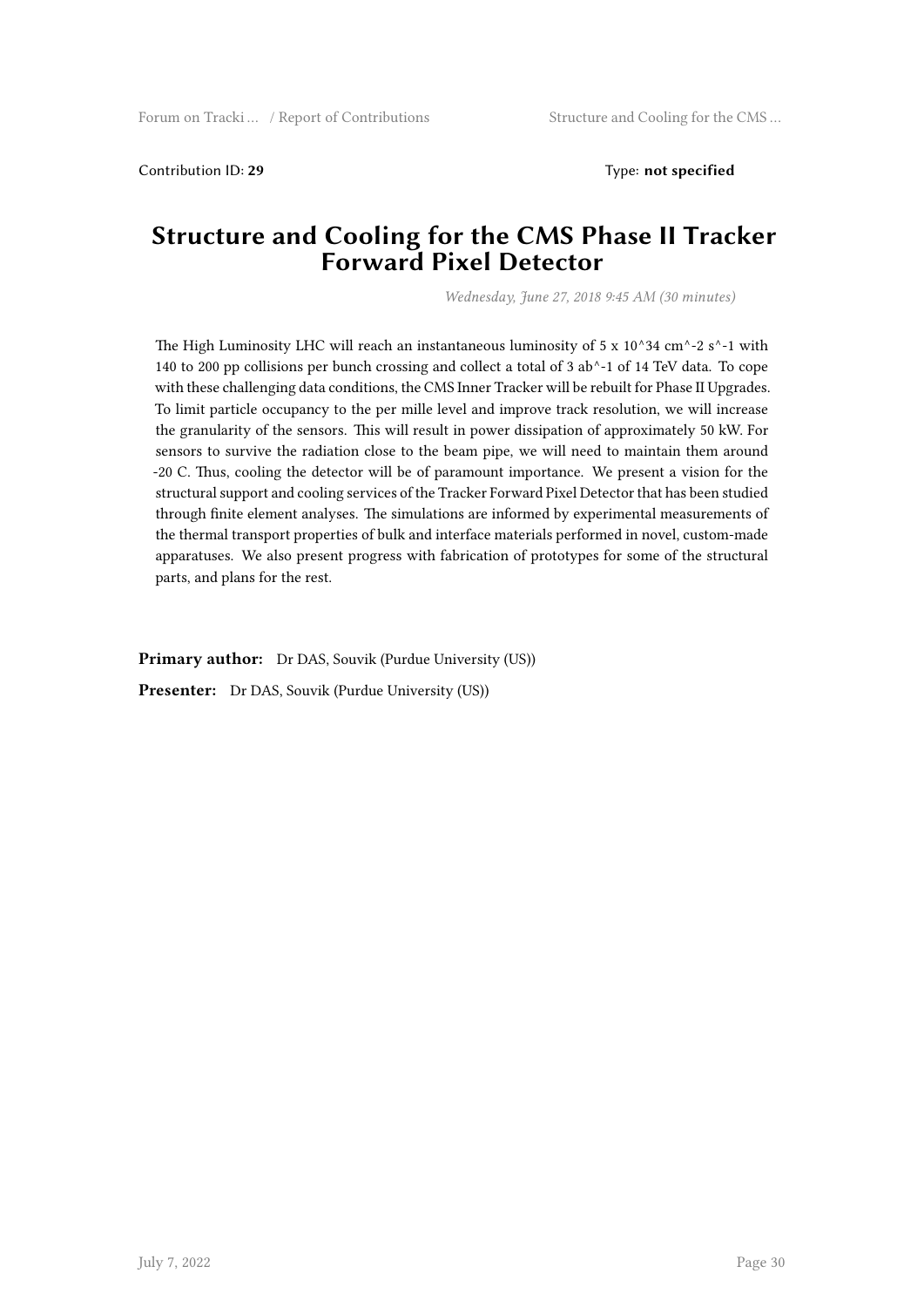Contribution ID: **30** Type: **not specified**

# **Heat Transfer Interface to Graphitic Foam**

*Tuesday, June 26, 2018 11:45 AM (30 minutes)*

Thermal interface materials (TIMs) used for bonding components are important for creating a thermal conductive path which improves heat dissipation. Low density, porous carbon foams are commonly used for thermal management applications and devices. Their high surface area to volume ratio enables cooling more effectively via different heat transfer methods. Many studies have adopted different methods to analytically or computationally analyze the effective thermal conductivity of carbon foams. Others have studied the participation of TIMs used in composite materials. However, very few studies have analyzed the microscale effects of the interaction between TIM and carbon foams. The amount of contact between a carbon foam and a bonded surface has hardly been reported in the literature. In this study, a glassy graphitic foam developed by AllComp Inc. was used as a precursor. Graphene's highly anisotropic thermal properties result in high thermal conductivity in the planar direction, while low in the normal direction. With these anisotropic thermal characteristics, it is interesting to determine how varying TIM thickness optimizes for thermal conductivity. It is hypothesized that the direction where heat enters the graphitic foam and the size of the cross-sectional area normal to the heat flux direction would affect the overall effective thermal conductivity. Furthermore, a gap created between ligands and the bonded surface would likely reduce it. A computational model using ANSYS finite element program was developed in this study. Incorporating TIMs in the finite element model, the effective thermal conductivity is found to increase by 2.9% to 20% depending on the filler types and its thickness. With ligands at the interface removed, the effective thermal conductivity decreases by -8.5% to -40%. The results demonstrate that the parameters at the interface can be optimized to improve the overall effective thermal conductivity of the interface.

**Primary authors:** LIN, Fang-Ming (Lawrence Berkeley National Laboratory); ANDERSSEN, Eric (Lawrence Berkeley National Lab (US)); YEE, Raymond K. (Mechanical Engineering Department, San Jose State University, CA USA)

**Presenter:** LIN, Fang-Ming (Lawrence Berkeley National Laboratory)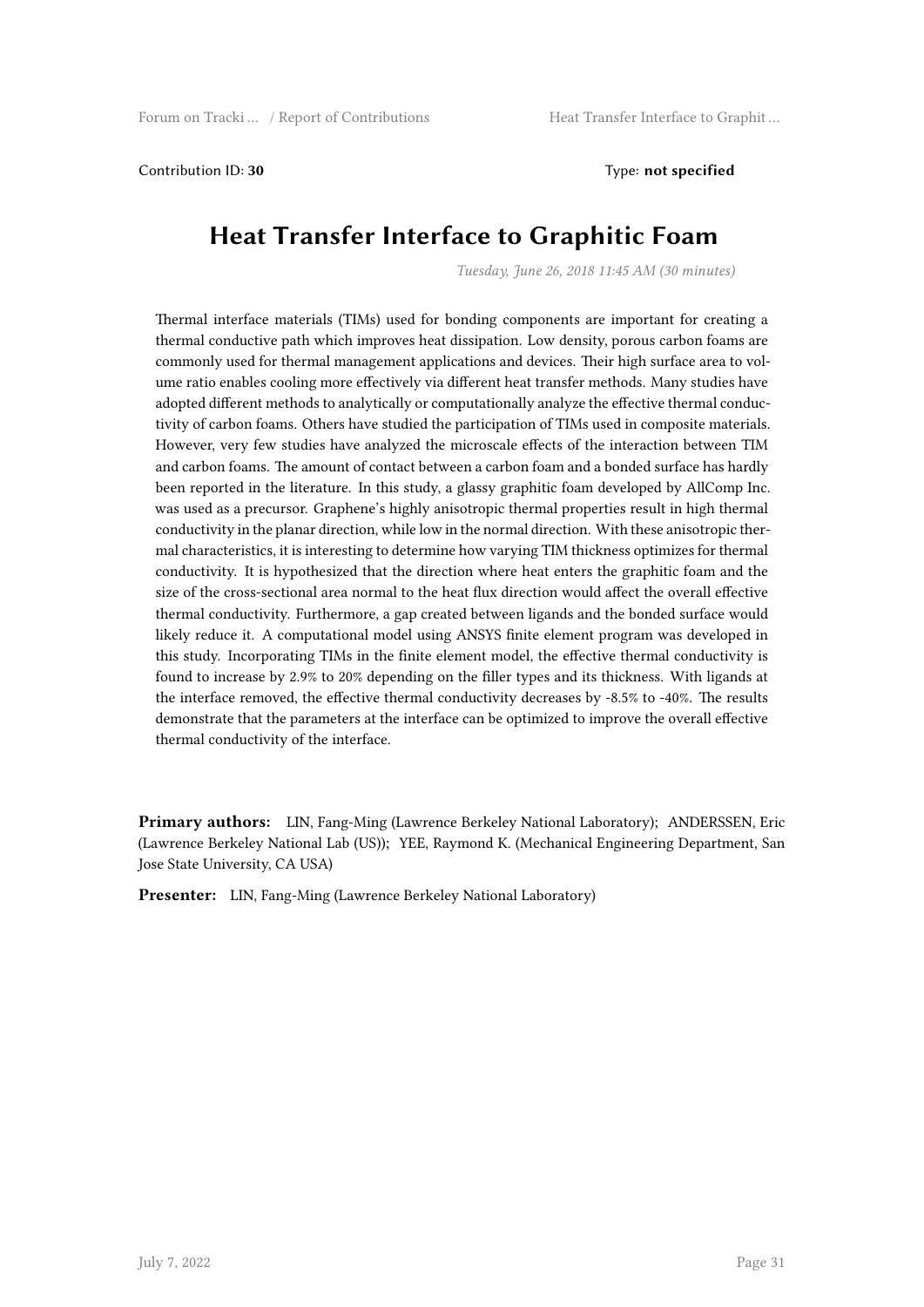Contribution ID: **31** Type: **not specified**

#### **Design and test plans of vacuum insulated transfer lines for the CO2 cooling systems of the phase II CMS detectors**

The CMS Phase II upgrade program includes a new tracker, new timing layer detectors and highgranularity silicon-based calorimeter in the endcap region. All these detectors will be cooled with liquid pumped CO2. Besides the development of a cooling system with capacity for this order-ofmagnitude increase in power over Phase I heritage, significant efforts are required to define the coolant distribution from the plants in USC55 to on-detector evaporator loops.

This poster describes ongoing activities to design the vacuum-insulated transfer lines routing coolant from the plants in USC55 to the sub-detector manifolds. These transfer lines must interface with both the on-detector cooling hardware and the plants in USC55, while respecting challenging integration constraints. Moreover, the transfer lines' decisive impact on return line pressure drops and system volume makes them a major driver of cooling system performance and cost.

The present study first formulated a grouping of cooling plants, manifolds and sub-detectors to respect operational requirements and integration constraints. Based on simulations of return-line pressure drops and system volume, optimal transfer line routings will then be proposed, with onsite verification of the routing foreseen during LS2. Planned research activities concerning vacuum insulation performance and 2-phase flow in flexible hoses and long vertical transfer lines are also presented.

**Primary authors:** PAKULSKI, Tymon Sebastian (CERN); TROPEA, Paola (CERN)

**Presenter:** PAKULSKI, Tymon Sebastian (CERN)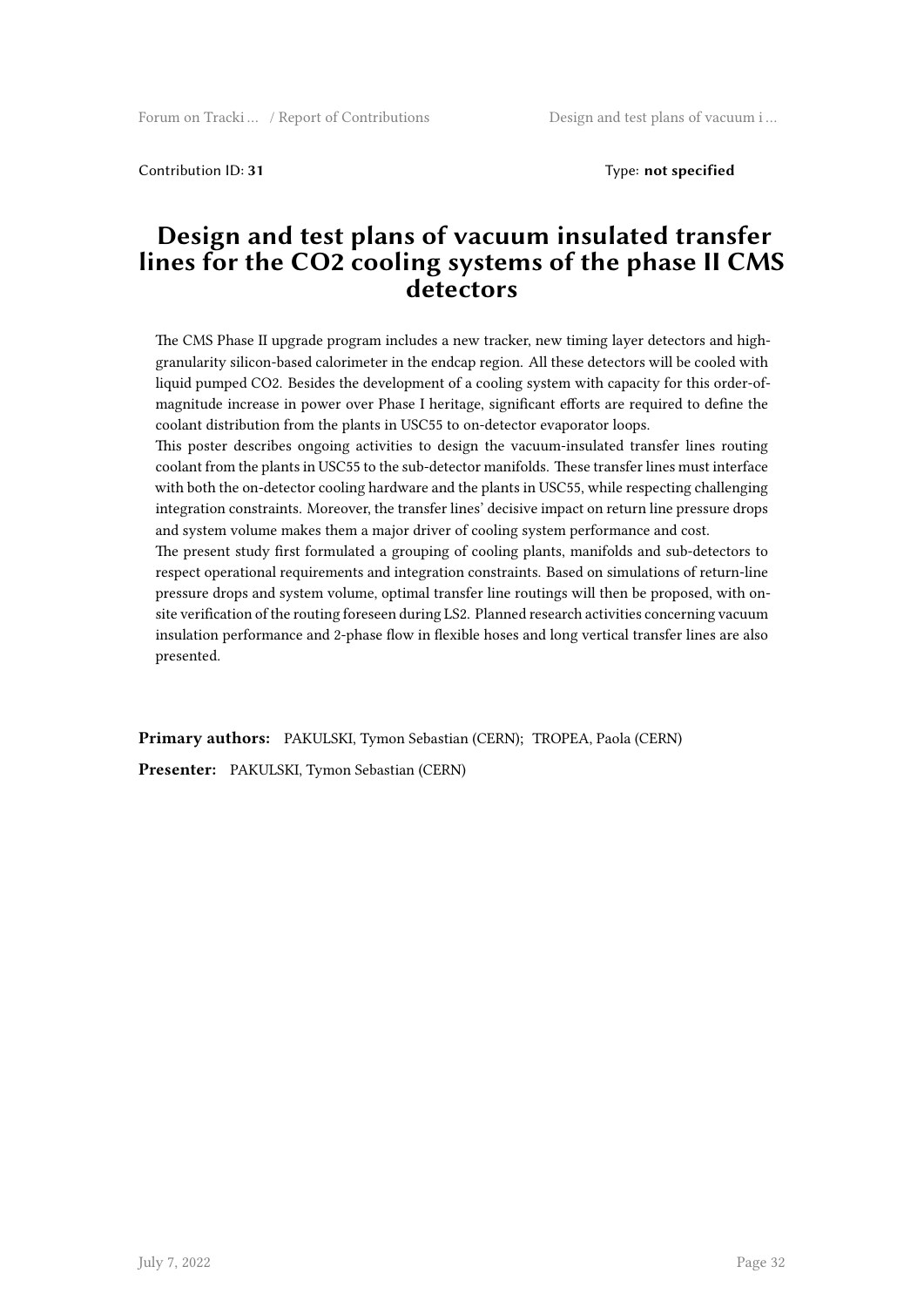Contribution ID: **32** Type: **not specified**

### **Mono-block Approach for a Refrigeration Technical Application (MARTA) – a cooling system based on the CO2 I-2PACL technology**

In the context of its High Energy Physics related activities, CERN in collaboration with NIKHEF has developed the Transportable Refrigeration Apparatus for CO2 Investigation (TRACI). TRACI is an evaporative CO2 cooling system for scientific and industrial R&D equipment based on I-2PACL (Integrated 2 Phase Accumulator Controlled Loop) technology. The I-2PACL is the method that can instantly control the evaporative conditions in an experimental set-up vary from room temperature down to -35 ºC. This technology is therefore an ideal way of controlling set-ups with a high demand on thermal stability and flexibility with a minimum of added hardware. Cracow University of Technology (CUT) in collaboration with industrial partners: PONAR Wadowice S.A. and CEBEA Bochnia have undertaken mission of production and development of a new cooling system MARTA (Monoblock Approach for a Refrigeration Technical Application) based on TRACI. In the MARTA project there have been some new technologies applied and tested, eg. a mono-block concept, new dedicated CO2 valves. Moreover optimization has been made in power consumption, applicable range of temperature and control system. MARTA offers many optional features in order to make it more user friendly and easily operated. The coolers MARTA are characterized by significantly higher cooling capacity (up to 350W) in comparison to TRACI. In the presentation the new enhanced system MARTA, based on monoblock concept will be shown, as well as experience and lessons learned during development, production and operation of the system. A feedback from first MARTA users is expected and it will be discussed.

**Primary authors:** Mr KANTOR, Ryszard ( Tadeusz Kosciuszko Cracow University of technology (PL)); PETAGNA, Paolo (CERN); VERLAAT, Bart (CERN); ZWALINSKI, Lukasz (CERN); KUCZEK, Tomasz (Cracow University of Technology (PL)); GODLEWSKI, Jan (Polish Academy of Sciences (PL)); BO-JDOŁ, Krzysztof (PONAR Silesia S.A.); NIEZGODA-ZELASKO, B. (Cracow University of Technology); STEPLEWSKI, B. (CEBEA Bochnia)

**Presenter:** Mr KANTOR, Ryszard ( Tadeusz Kosciuszko Cracow University of technology (PL))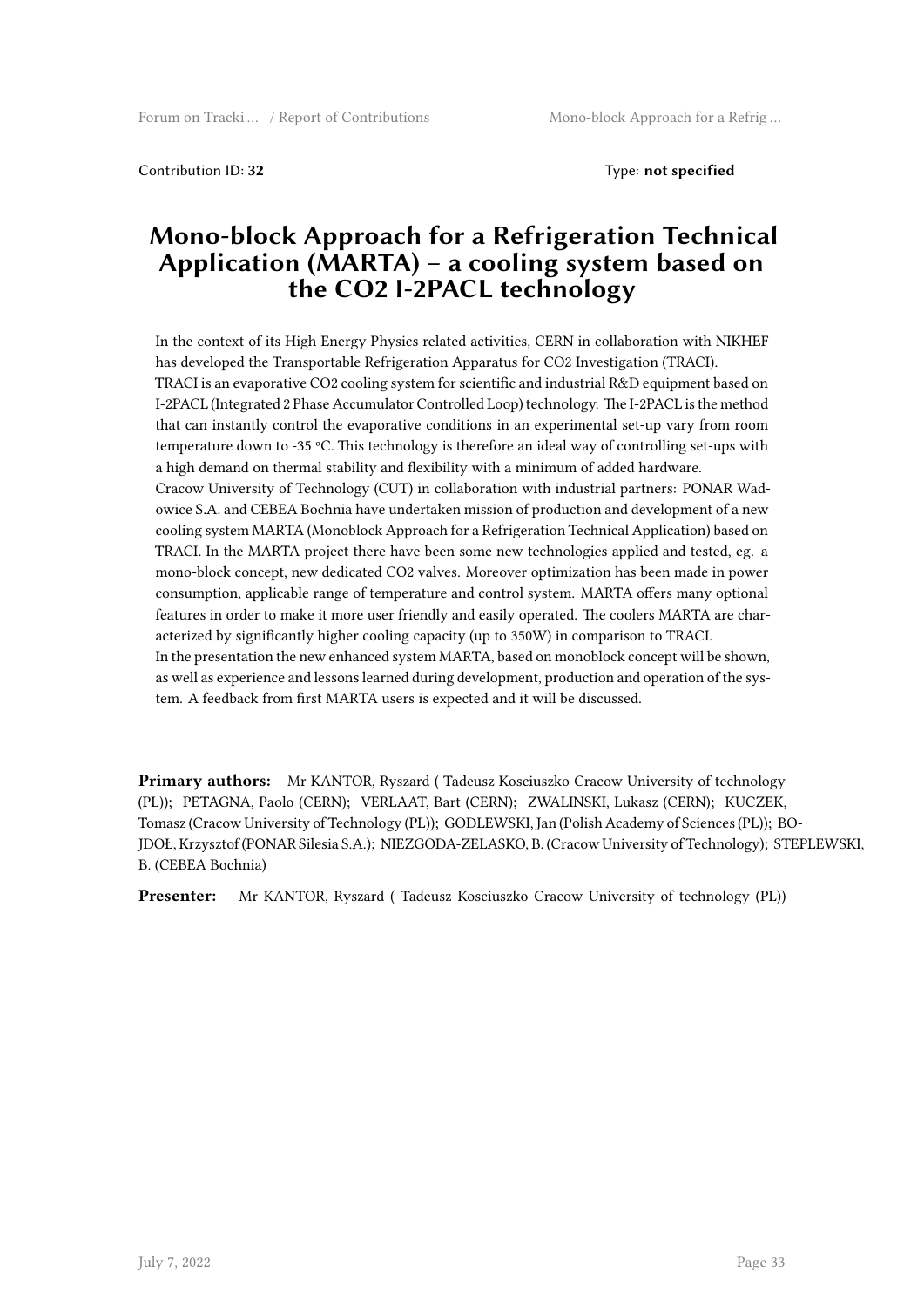Contribution ID: **33** Type: **not specified**

### **Quality Assurance and Quality Control of silicon cooling plates with embedded microchannels**

The Detector Technologies (DT) group at CERN is actively investigating the potential application of silicon micro-devices in High Energy Physics (HEP) experiments. In particular, an important effort currently focuses on the use of micro-channels etched in single crystal silicon (ScSi) wafers to circulate a cooling fluid for the thermal management of silicon detectors. However, the anisotropic and brittle nature of ScSi makes it very difficult to predict its response to mechanical loads which may lead to catastrophic failure. The DT group is conducting an extensive R&D programme in order to gain a better understanding of the behaviour of ScSi devices subjected to internal pressure. The results of this research will help to optimise the design of future devices and establish suitable quality control procedures for the production of such cooling plates.

**Primary authors:** CALLEGARI, Riccardo (INFN e Universita Genova (IT)); ALVAREZ GOMEZ, Daniel (Unknown); CATINACCIO, Andrea (CERN); CATRY, Guillaume Denis (Ecole Polytechnique Federale de Lausanne (CH)); DEGRANGE, Jordan (CERN); DUMPS, Raphael (CERN); FLISS, Oussama (Ecole Polytechnique Federale de Lausanne (CH)); GABRY, Clement (Ecole Polytechnique Federale de Lausanne (CH)); LIPP, Clementine; MAPELLI, Alessandro (CERN); NOEL, Jerome (CERN); PETAGNA, Paolo (CERN); Prof. RENAUD, Philippe (Ecole Polytechnique Federale de Lausanne (CH))

**Presenter:** MAPELLI, Alessandro (CERN)